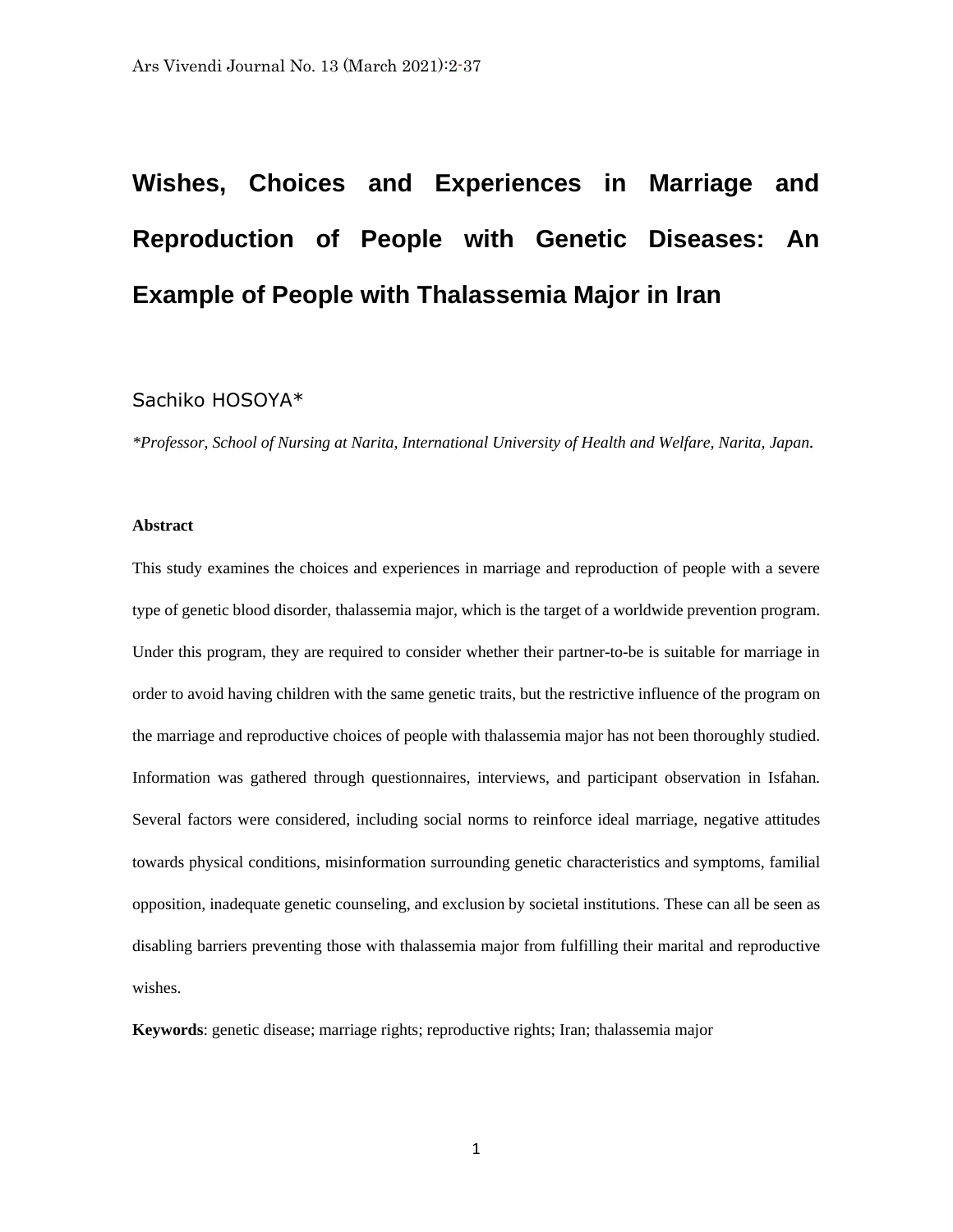# **1. Introduction**

#### **1) Purpose of This Study**

The development of genetic medicine and its clinical implementation are expected to enhance humankind's health and well-being. Technology based on genetic and genomic discoveries contributes to identifying the pathology of many diseases (Epstein 2006). Premarital carrier screening, prenatal diagnosis, and selective abortion of some genetic diseases have been widely practiced to avoid births with impairments. Thalassemia, one of the most common inherited blood diseases globally, is a well-known example of the application of genetic medicine by the introduction of prevention programs in many countries.

Thalassemia is an autosomal recessive inherited hemoglobin production disorder, which causes anemia. Patients are divided into different groups depending on the severity of their anemia. People with thalassemia minor, who are also called thalassemia carriers, do not require regular medication (hereafter referred to as carriers). People with thalassemia major (hereafter referred to as TM), which is described as a severe type of thalassemia or transfusion-dependent thalassemia, need life-long regular blood transfusions due to their severe anemia. It is explained that there is a one-in-four chance that every pregnancy may produce a baby with TM if a carrier of the thalassemia gene has a child with a carrier partner<sup>1</sup>.

To prevent the birth of babies with TM, the combination of premarital carrier screening, prenatal diagnosis, and selective abortion has been implemented in some countries such as Cyprus and Iran, which have dramatically reduced newborn cases. Many studies have been conducted to discuss the ethical

<sup>&</sup>lt;sup>1</sup> In reality, the variation of thalassemia genes is more diverse. There are people with thalassemia intermedia whose anemic symptoms are not as severe as TM, requiring less frequent or no blood transfusions.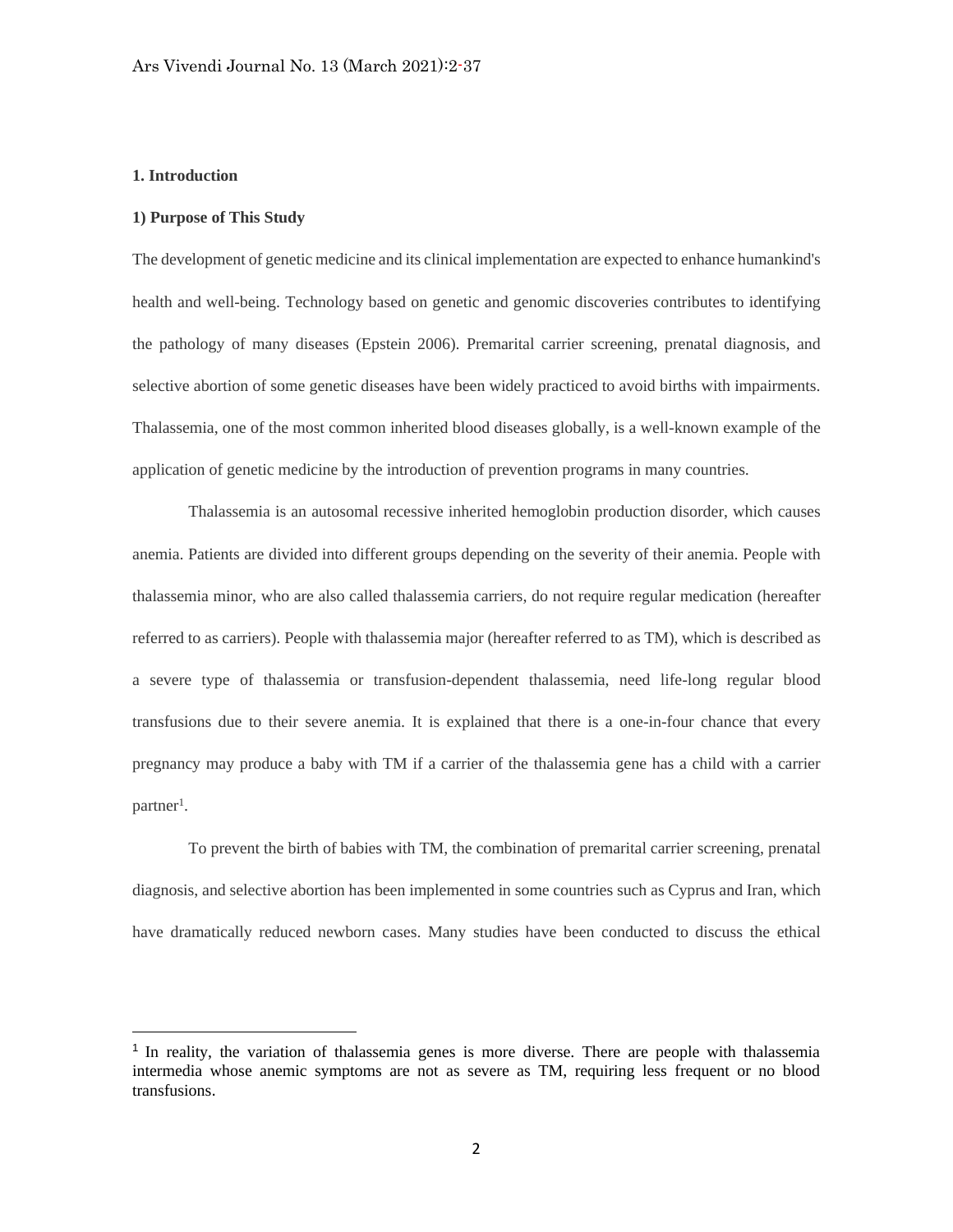dimension of the thalassemia prevention programs (e.g., Cowan 2008, Ghotbi and Tsukatani 2005, Strauss 2009).

However, these studies focus on the issues involved in carriers' choices and overlook the possible impact of the prevention programs on marriage and reproductive choices of people with TM, who could have been aborted but were not, and survive until now. It is because people with TM used to die before their reproductive age, and the possibility of marrying, having children, and leaving their genes to the next generation had not been envisioned until recently. Now however, marriage and reproduction have become viable options for many TMs.

In this paper, the personal experiences of marriage and reproductive choices of people with TM in Iran are examined as a descriptive study for further ethical discussion and the practical implications of social policy to control genetic diseases.

### **2) Genetic Health Policy for Low-Resourced Countries**

Genetic medicine is "the science of human biological variation as it related to health and disease" (Epstein 2006). Its primary purpose is curing diseases or reducing suffering from illnesses (ibid.:434). Nevertheless, it has highlighted many ethical challenges in broader fields of society. The most frequently disputed ethical issue is whether genetic medicine could be used as eugenic measures or not because the inhumane eugenic policies of the Nazis are deeply embedded in people's minds.

Since the purpose of this paper is not to explore the linkage or discontinuities between eugenics in the early 20th century and modern genetic medicine, here only two different perspectives on prenatal testing and selective abortion will be introduced to clarify the discussion related to the thalassemia prevention program.

3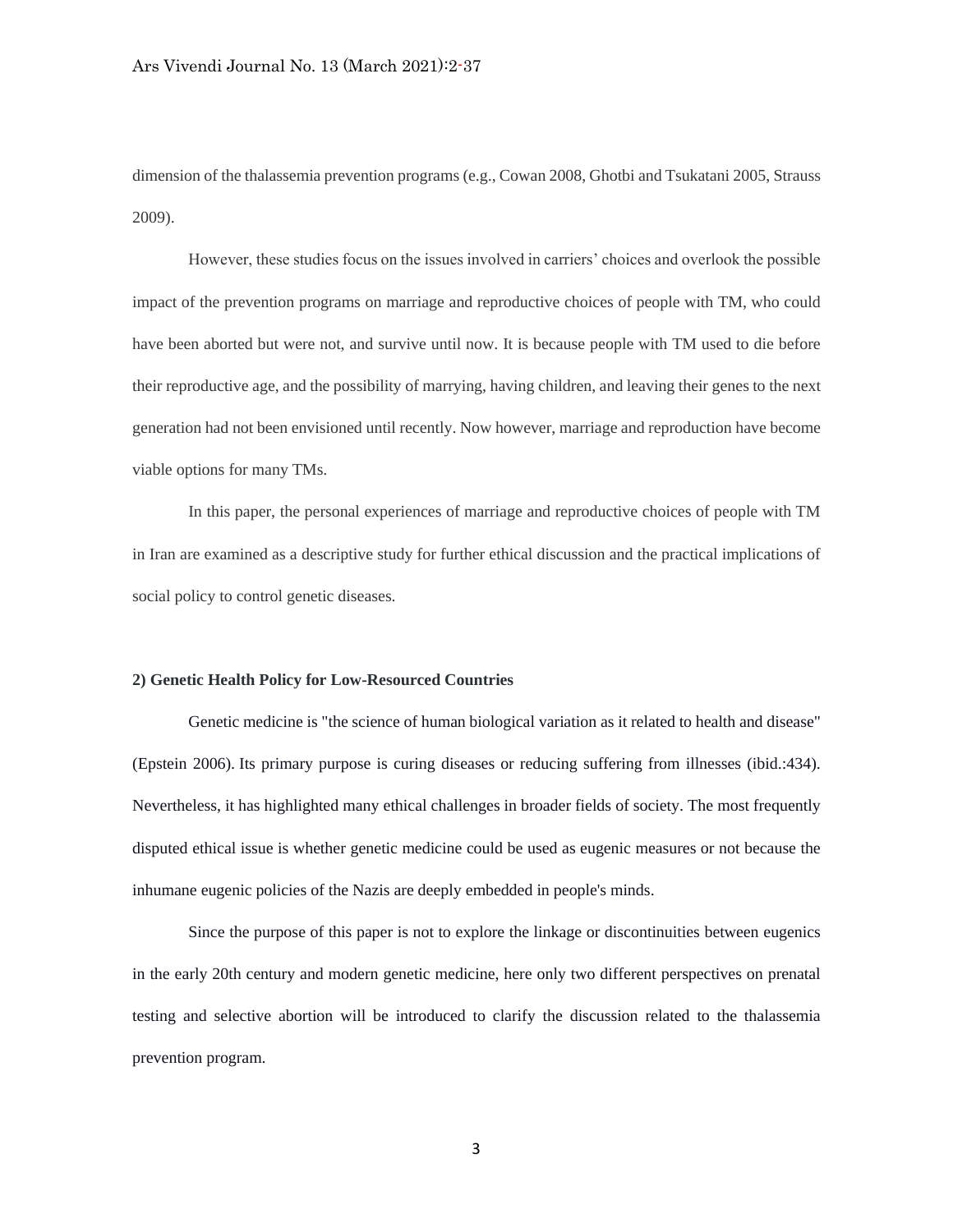One is the standpoint of disability rights critique. Parens and Asch declare that selective abortion is ethically misleading because it is discriminatory, not only towards the impairments themselves but also toward the person with impairments. Furthermore, it does not accept the diversity of human nature, and it has negative influences on society and family (Parens and Asch 2000:13).

Parens and Asch classify the disability rights' critical viewpoints into three groups. One presumes that prenatal testing/diagnosis followed by abortion enhances the notion that disability is caused by an individual's impairments, not by discrimination existing in the wider society. The second implies that prenatal testing encourages parents to accept only those babies with their preferable traits, from which impairments, in most cases, are excluded. The third sees the parents as misinformed that having children with impairments will not allow them to enjoy ideal childrearing (ibid.:12-13).

There is another discussion on abortion of impaired fetuses in public health or medical management of low-income countries. Medical care for severe impairments is unaffordable for most people in underdeveloped countries (Alwan and Modell 2002:65). Therefore, WHO recommends utilizing genetic medicine for preventive purposes in counties with lower financial capabilities, simply because it is cheaper than providing costly medical treatments (ibid.:65).

Ballantyne stresses that discussions of disability rights critique, which primarily focus on the concepts of free choice, autonomy, and value of life with impairments, are for developed countries, but the most critical issue could be very different in less developed countries. It is not a matter of the value of life with impairments, but rather, a matter of family burden and the ethics of distribution of limited medical resources at a national level (Ballantyne et al. 2009).

Thus, people with particular impairments or diseases are somehow judged to be ineligible to receive a large allocation in terms of cost-benefit analysis because the treatments for them are too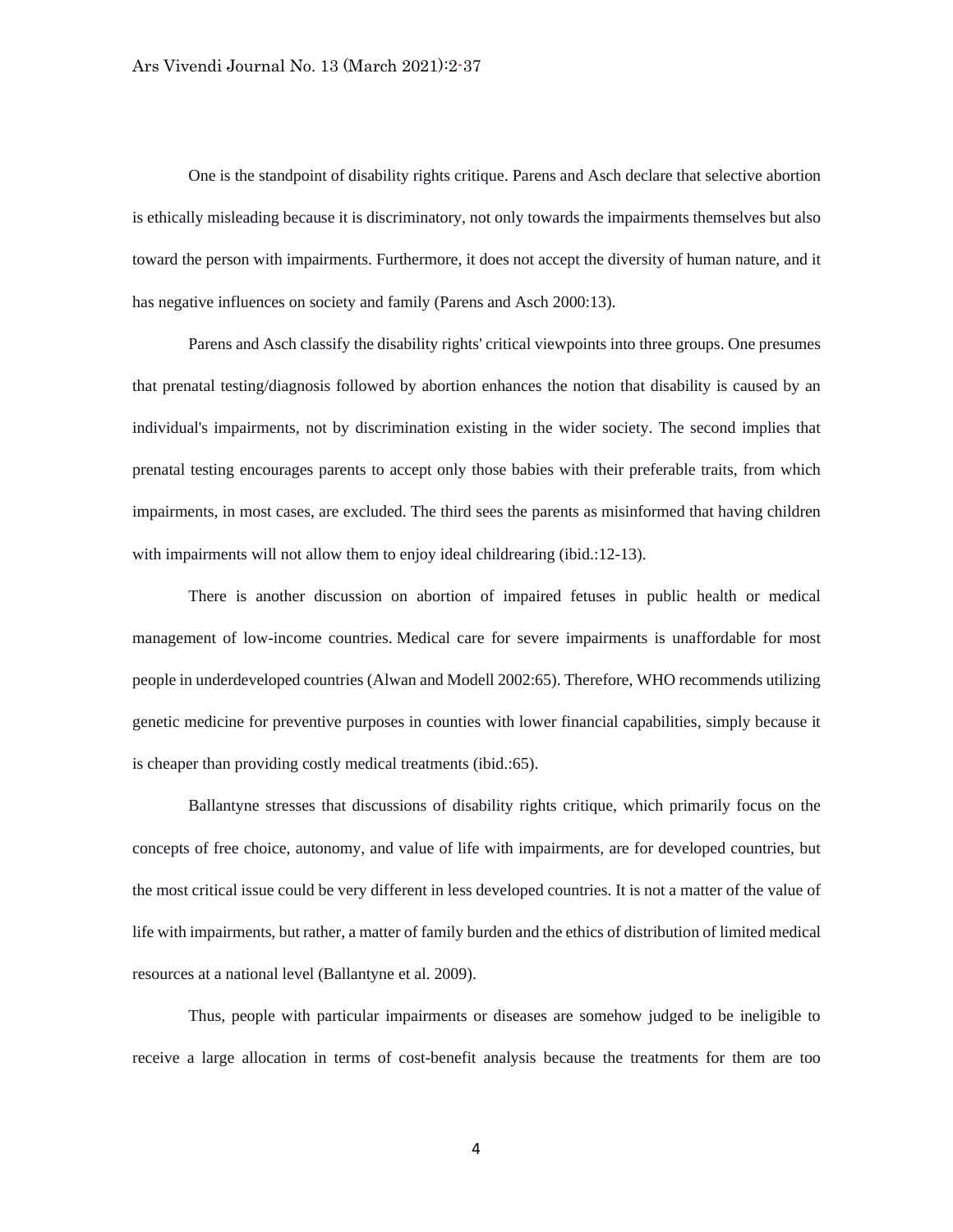expensive or the outcome of the treatment is so poor. In this situation, the WHO's policy emphasizes thalassemia prevention. The WHO's strategy places thalassemia as a "point of entry for genetics services" (Alwan and Modell 2002:65), based on reasons as follows.

Firstly, in the Middle East and Asia, in which there are fewer economically developed countries, the prevalence of thalassemia is high. Secondly, thalassemia is 'visible.' The cost of treatments is extremely high, but the patients often suffer or die young. These characteristics clearly show the patients' hardships and the country's financial difficulties in providing treatment. Thirdly, identifying the carrier status and prenatal diagnosis in the early gestation period is possible, which also makes prevention tactics visible (ibid.:65).

Some studies try to affirm the thalassemia prevention program's legitimacy by showing that religious authorities and community members approve it, and most carrier parents or even people with TM agree to follow it (e.g., Cowan 2009). One of these studies was conducted in Iran, a survey of TM patients and their parents in Shiraz, asking their attitudes towards prenatal diagnosis and abortion. A high percentage of both parents (90.3%) and patients (98.4%) accept the prenatal diagnosis, but the attitudes towards abortion are a little different. 91.3% of the parents are in favor of terminating the pregnancy of affected fetuses, while 77.5% of the patients think it is right (Karimi et al. 2010).

Certainly, thalassemia patient organizations both at the international and local level support prenatal screening because the more people born with TM, the less allocation of the necessary blood and drugs each living person with TM can share (Cowan 2009:101). Therefore, it could be possible to conclude that the acceptability of 'selective abortion among parents and people with TM is very high' (Karimi et al. 2010:52). However, opinions towards the thalassemia prevention programs usually do not assume that the patients' marriage and pregnancy may result in having affected babies.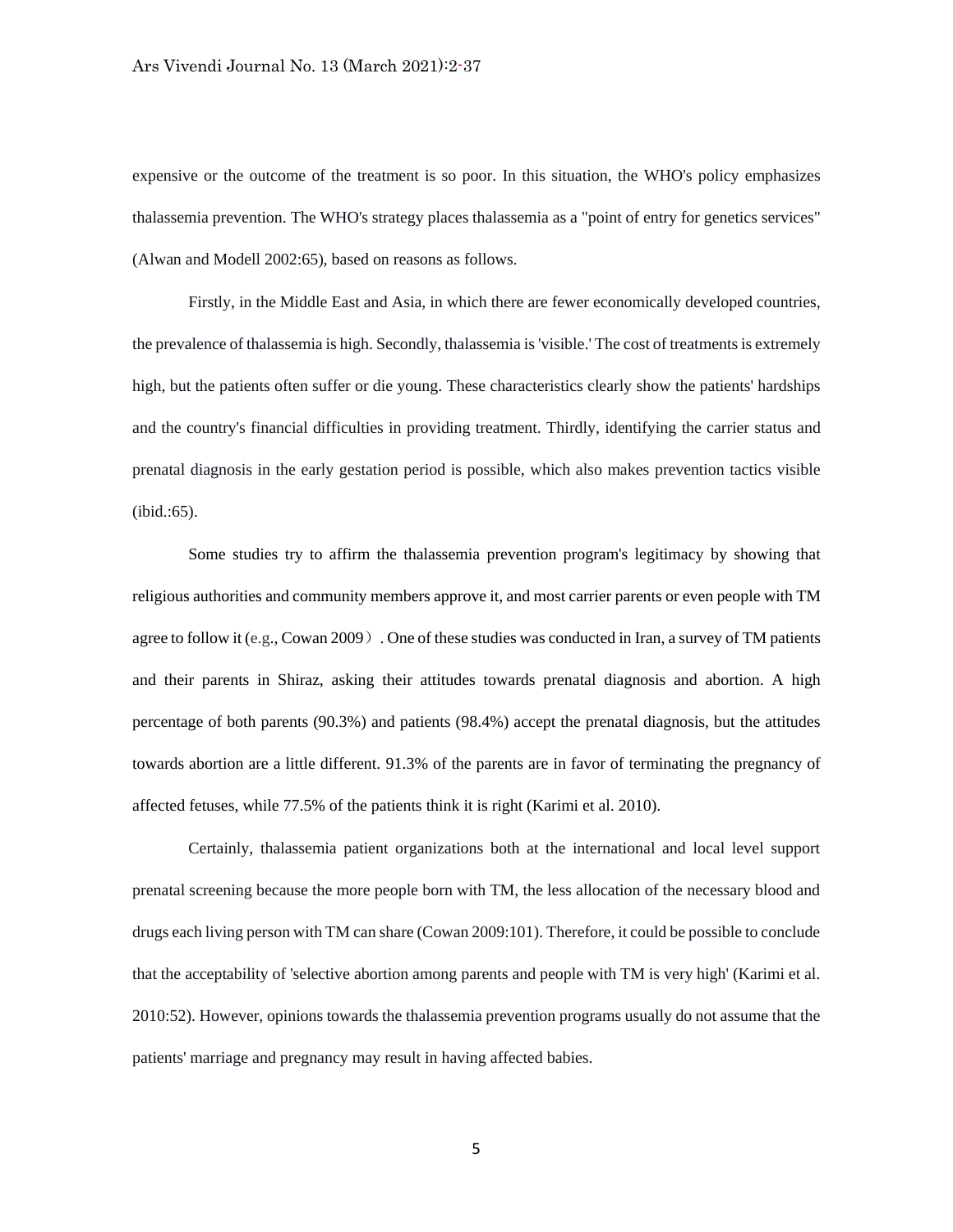The discussion of the genetic health policy in low-resourced countries advocates, as disability rights critique warns, that the decisions for selective abortion are made on account of society's convenience or a mothers' benefit (Anstey 2008:236). More attention should be paid to the fact that the people who receive profits from abortions are different from those subject to intervention because the fetus will never be alive and never have a voice (ibid.:236). People with TM may experience the policy differently when considering their own marriage and reproduction since they will also transmit their thalassemia gene to their children.

# **3) Marriage and reproduction of people with TM**

Marriage and reproduction among people with TM are relatively new issues since the life expectancy of people with TM in countries with a high prevalence of the condition has been prolonged only in recent decades (De Sanctis et al. 2019).

Currently, the majority of individuals with TM are reaching reproductive age, but there is little research on the social barriers they experience regarding marriage. Most studies have focused on the clinical management of fertility, pregnancy, and childbearing or on surveys of reproductive outcomes based on their medical records (e.g., Zafari and Kosaryan 2014). The importance of discussing the disabling social factors against the reproductive and sexual rights of people with TM has not been fully acknowledged (Bou-Fakhredin et al. 2020).

The social situation around the carriers, as well as their clinical presentations, thoroughly differ from those of people with TM. To avoid conceiving a baby with TM, carriers may have to reconsider their marriage and family planning if their partner is also found to be a carrier. However, carriers neither require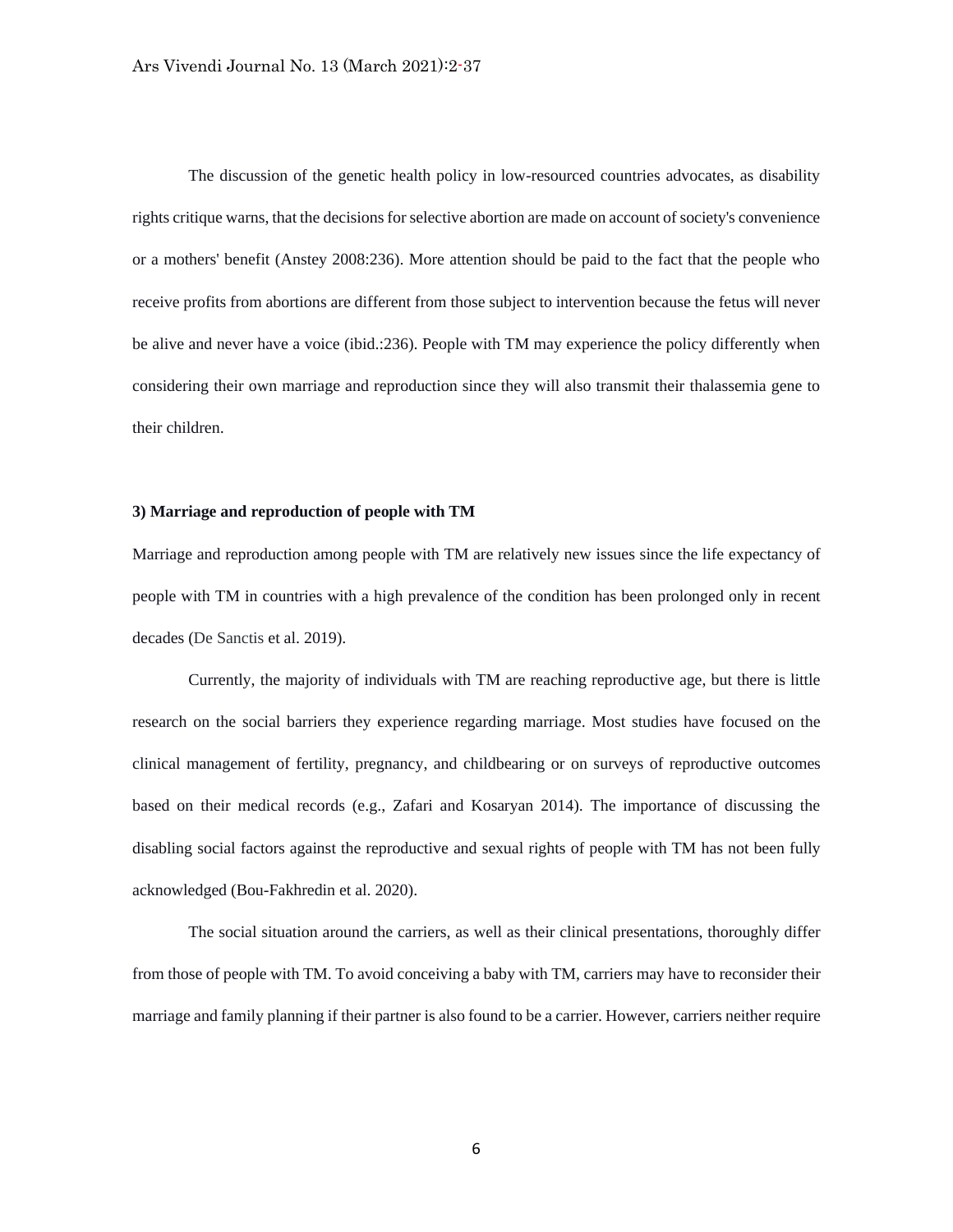regular medical treatment nor is their carrier status apparent. They can enjoy lifestyles no different from those of people without the thalassemia trait.

In contrast, people with TM cannot produce normal hemoglobin in their bodies and present with severe anemia, requiring two to four blood transfusions per month throughout their lives. Repeated blood transfusions cause an accumulation of excessive iron in the body, leading to a number of serious complications. In the 1930s, a British pediatrician reported that most patients died before the age of 6. Nowadays the life expectancy of patients with TM has increased through the development of blood transfusion therapy, improvements in iron chelation (drugs to remove iron from the body), and advances in the treatment of complications (Cowan 2008:181-197).

The application of gene therapy has been examined, and bone marrow transplantation can be an effective treatment for TM. However, it is neither universal nor accessible to all patients, especially in less developed countries (Hussein et al. 2013). According to Cappellini et al. (2014), at present, in regions where regular transfusion therapy is available, the impairment itself is not fatal. Causes of death are complications stemming from treatment for TM. A person with TM may have various complications such as heart, liver, or kidney dysfunction, viral infections such as hepatitis C, decreased immunity or thrombosis due to the removal of an enlarged spleen, infertility, bone deformities of the face and head, short stature, osteoporosis, diabetes, cramps and pain in the limbs, and others. Some of these are lifethreatening conditions but can be minimized with appropriate treatment and self-management, and many people with TM work and have active social lives.

Although the recent progress of their conditions, life with TM is captured in an ontological dilemma under the prevention program. On the one hand, people with TM cannot reject the legitimization from distribution ethics viewpoints since they cannot survive without regular blood transfusion and routine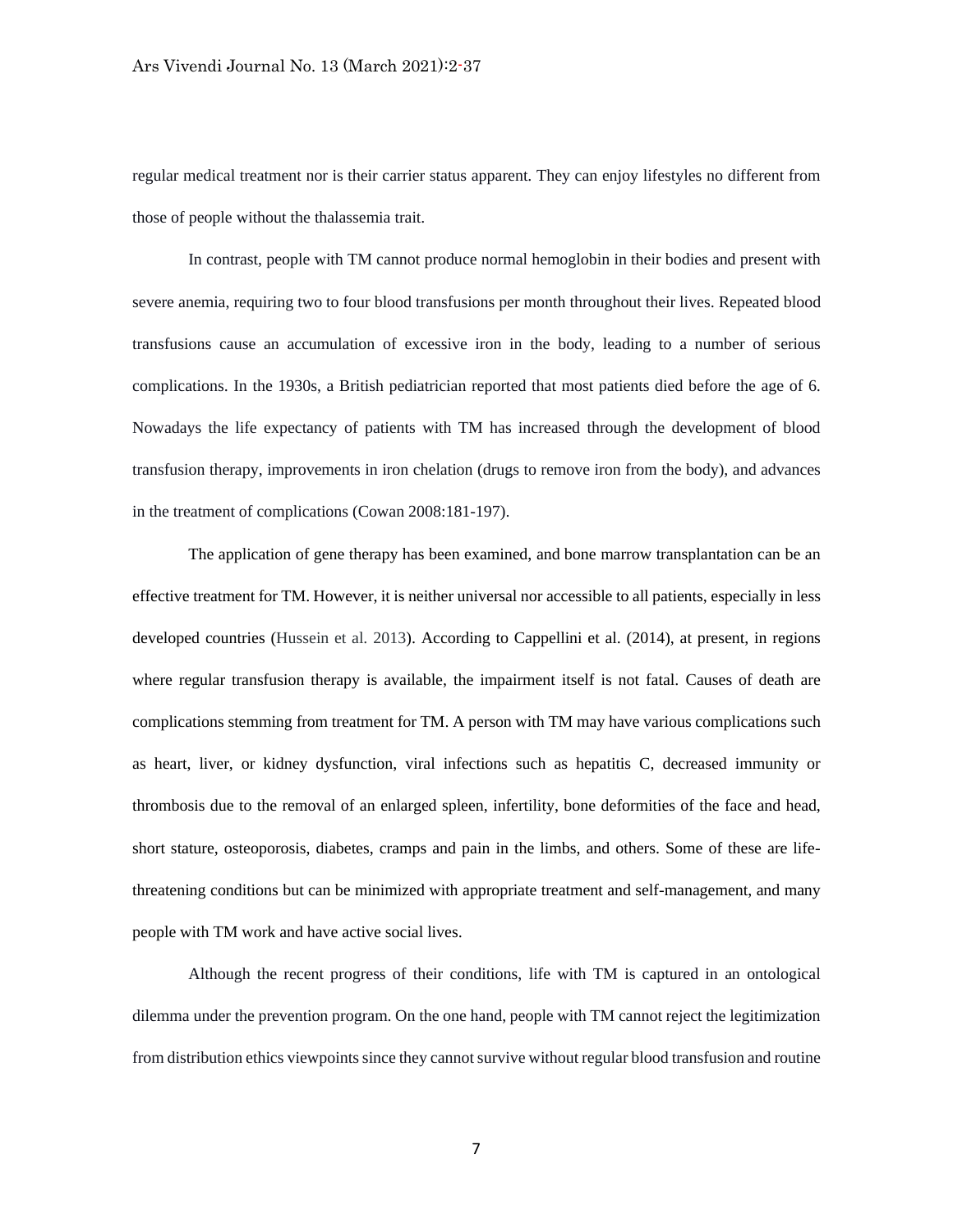medications, which are both expensive and limited medical resources. Additionally, the diagnostic/genetic identity of a person with TM is the credential necessary to gain public support for medical treatments and membership in patient rights movements led by patient organizations, as the discussion of "biological citizenship" portrays (Rose 2007). On the other hand, people with TM are defined as having the same genetic identity as those who should be prevented from being born and whose hereditary transmission through reproduction should be restricted.

The ethics of marriage and reproduction among people with genetic diseases should be discussed along with their particular conditions and specific experiences. A person with TM may choose a partner with TM, a carrier, or someone without the thalassemia gene (De Sanctis et al. 2019:235, Miri-Aliabad et al. 2016). Thalassemia takes on an autosomal recessive inheritance pattern. Therefore, if people with TM marry a partner without the thalassemia trait, all their children will be carriers, which is not a problem. However, if they choose to marry a person with TM, all their children will be born with TM.

Other genetic conditions lead to different experiences: cystic fibrosis (CF) is also an autosomal recessive inheritable disease with severe symptoms. CF inevitably affects male fertility, which causes challenging circumstances in marriage (Sawyer et al. 2009). Unlike a person with TM, it is not realistic for a person with CF to marry a partner with the same disease because people with CF should never meet as they carry bacteria within their lungs that could be harmful to each other (Cystic Fibrosis Trust 2021).

Huntington's disease has a late-onset, so by the time a person is diagnosed, s/he is likely to have already married and had children. Since it is a dominant form of inheritance, all those who inherit the gene will develop the disease, so the question is how to diagnose her/his children when the children have not yet developed the disease (Konrad 2005). In dwarfism, there are marriages between partners with the same traits in spite of the fact that their children may have "double dominance," a condition with severe medical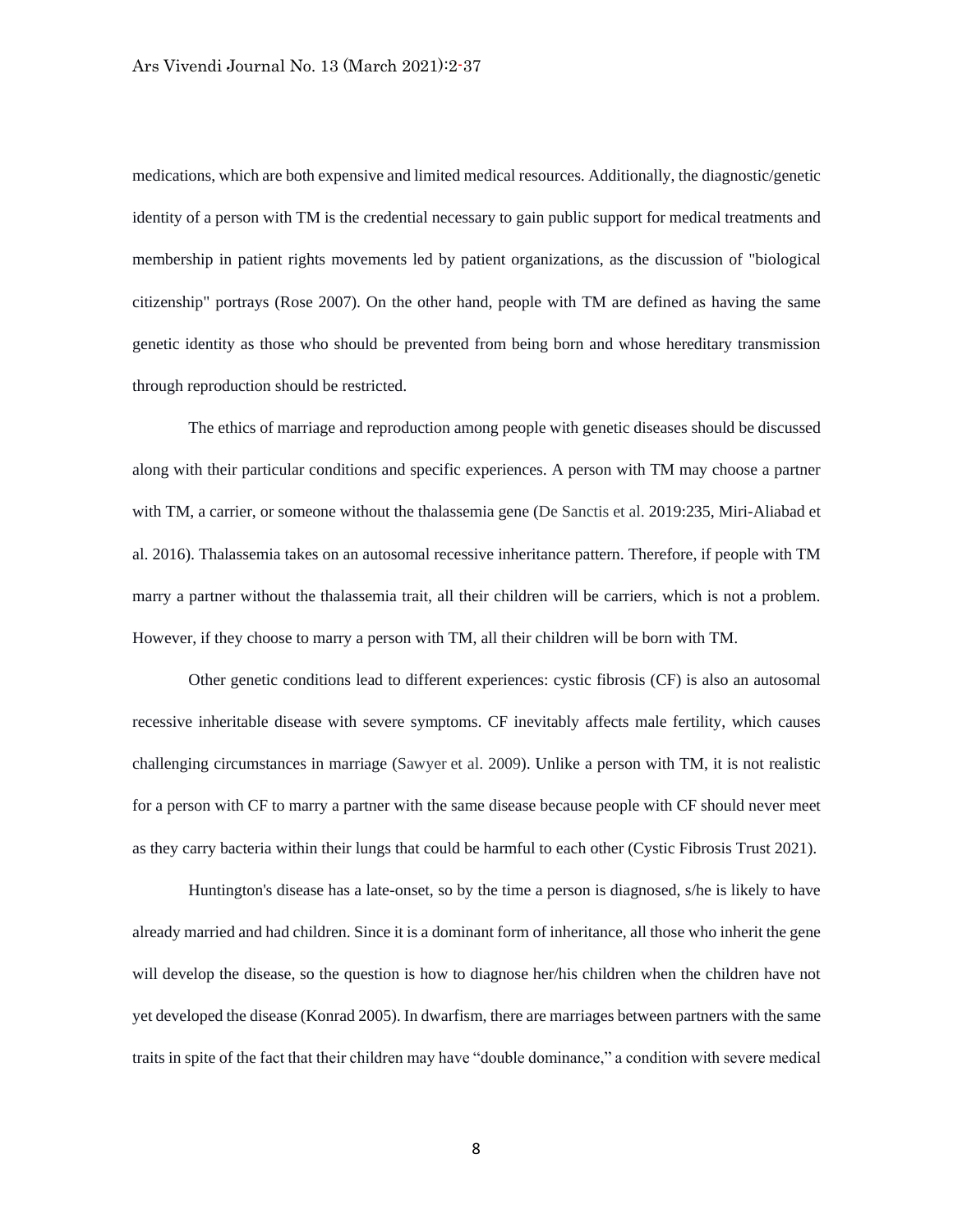complications and early death (Saxton 2006:108). The discussion of Deaf-Deaf marriage (Murray 2004) provides another perspective. Deaf people claim their rights to have Deaf children because they are not disabled but are a minority language group, enjoying their own communication method through sign languages (Lane 2005).

In 2014 and 2015, the author conducted a preliminary study on marriage and reproduction among people with TM in three Iranian cities. The results revealed that, in many cases, their health conditions deteriorated after disturbing events related to marriage and reproduction. Therefore, this paper tries to document how people with TM viewed themselves, their actual choices on marriage and reproduction, and what happened to them after taking actions within the particular conditions with TM in the context of Iran. This attempt has clear value for future ethical discussions of genetic programs or the sexual and reproductive rights of disabled people.

#### **2. Research Process**

Since there are limited studies accumulated in this field, it was essential to employ different methodologies as follows.

(1) A literature review and preliminary field research in order to understand the local situation were conducted from 2014 to 2015 in Tehran, Isfahan, and Shiraz. (2) Questionnaire research in the Thalassemia Center of the hospital in Isfahan, in which about 800 people with TM are registered for blood transfusions. 143 valid responses were collected in 2016 and 2017 from people with TM over 18 years old who agreed to participate in the questionnaire research. (3) Interviews with those who had completed the questionnaire. (4) Intermittent participant observation and ethnographical interviews with people with TM, their family members and friends, and health workers in the Thalassemia Center and activities of people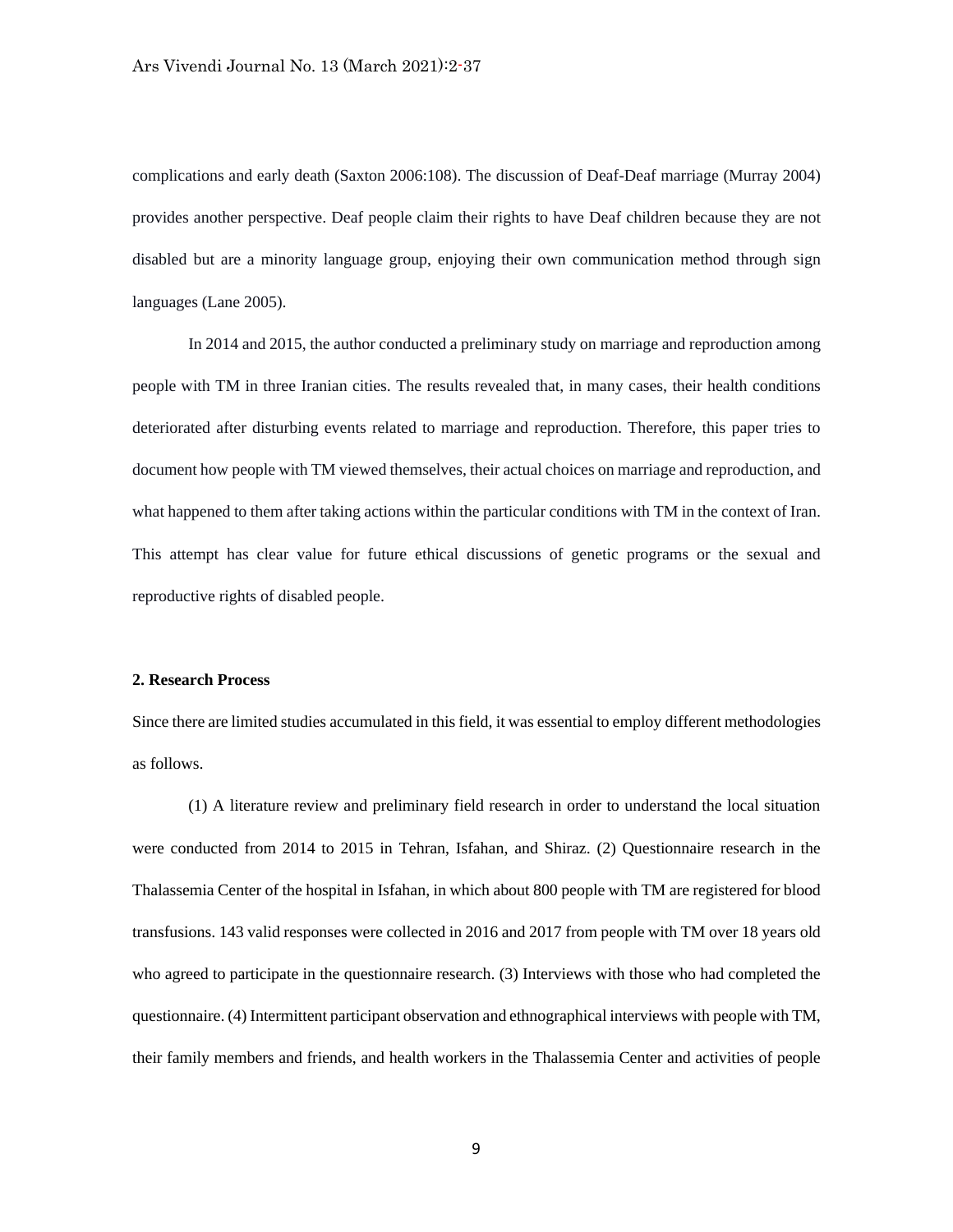with TM in Isfahan, such as bus trips to Tehran for medical checkups, events on International Thalassemia Day, local meetings and wedding or birthday parties held by people with TM from 2014 to 2019. (5) Visits to international conferences, thalassemia centers, and thalassemia societies in England, Germany, Greece, UAE, Azerbaijan, Jordan, Turkey, and Thailand, which have either high thalassemia prevalence, thalassemia prevention programs, or active patient groups, directed towards understanding the particularity of the Iranian situation.

Persian is not the author's native language, though she is reasonably proficient. Therefore, the following process was adopted in the preparation of research questionnaires and interviews. Firstly, based on the insights obtained in research methods of (1), (4), and (5), the author's draft of the questionnaire in Persian was examined by the members of the Isfahan Thalassemia Society, two nurses in the Thalassemia Center, and members of Isfahan University of Medical Sciences. The revised version of the questionnaire was printed and distributed to the people with TM who came to the Thalassemia Center for a regular blood transfusion. Interviews were conducted by the author simultaneously with the questionnaire.

Two patient members of the Isfahan Thalassemia Society accompanied the author as research assistants in the questionnaire and interview process in the Thalassemia Center. They orally explained the purpose of the research to the patients and distributed the printed questionnaire to the participants who gave their consent. Participants answered the questionnaire by themselves during their blood transfusions on beds or chairs. The author sat down next to the participants who agreed to have interviews and had conversations with them. Individual meetings were arranged for people who wanted to have an interview where more privacy was ensured. Following some patients' wishes, conversations were not recorded, but the author took notes.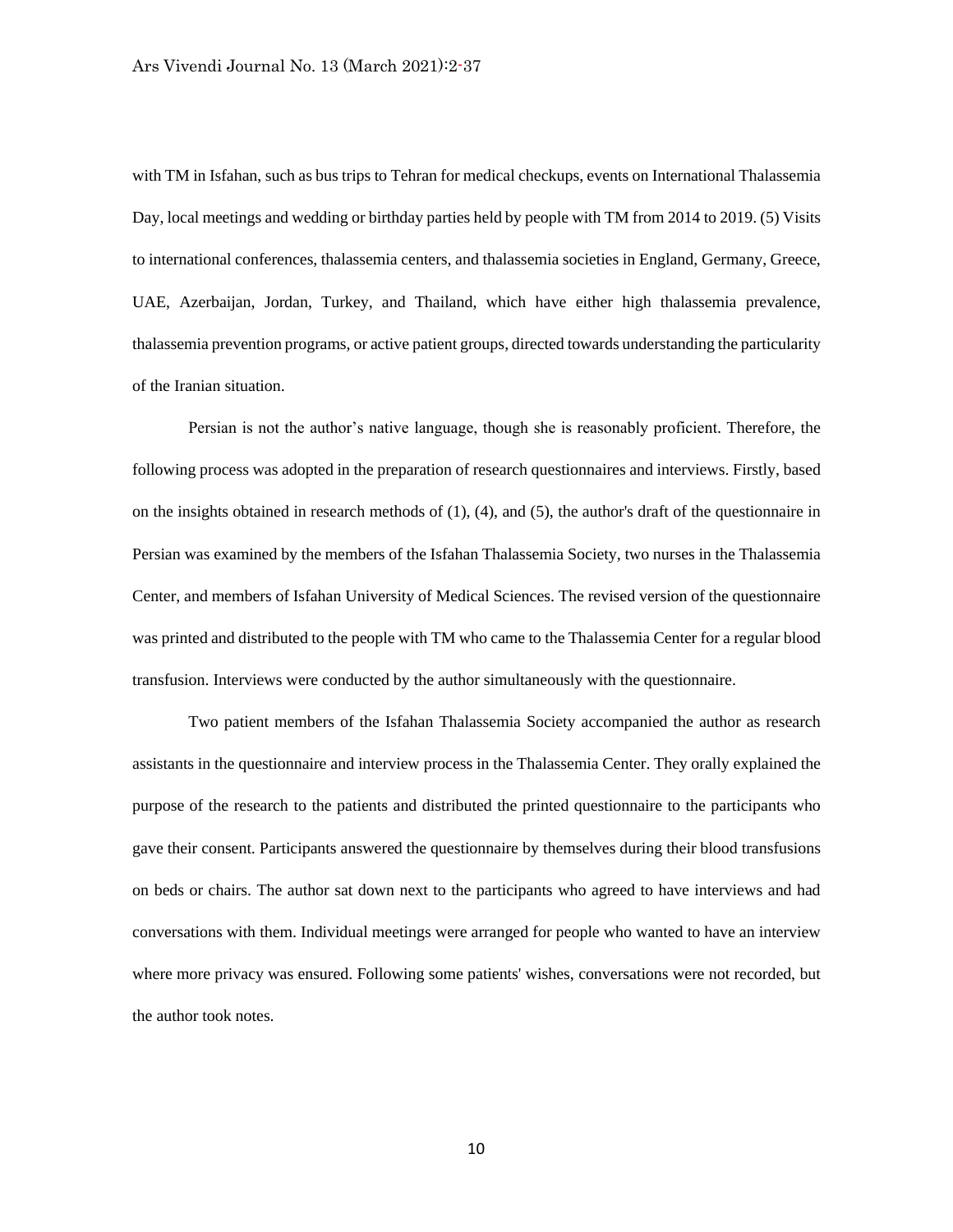The research was approved by the Research Ethics Committee of the Faculty of Nursing and Midwifery, Isfahan University of Medical Sciences, though all discussion in this article is the author's responsibility. There are no relevant financial or non-financial competing interests to report.

 In the following sections, 9 individual cases reconstructed from the interviews will be discussed to give insight into their experiences, along with the research questionnaire results, the information gained through the literature review, and ethnographical data in Iran and eight other countries. Since the purpose of this paper is to provide an outline of the opinions and problems of Iranians with a genetic disease in their choice of marriage and reproduction, typical cases are chosen, and the statistical data of the questionnaire is kept simple in numbers and percentages. For privacy protection, all individuals in the cases are given pseudonyms, and personal information has been altered to the extent that it does not affect understanding of the situation.

### **3. The clinical environment and social situation of people with TM in Iran**

With a population of about 80 million, Iran is a middle-income country in terms of economic development (The World Bank Group 2021). Large cities have many medical facilities that provide a variety of services, including highly specialized medical care. In recent years, universal health care coverage has been promoted, and it is reported that 90% of the population have some form of health insurance (Mehrbad 2009). In 2019, 17,342 people with TM received regular medication in 198 health care facilities in Iran (Hadipour et al. 2019). Blood products for transfusion and iron chelators (Iranian generic drugs), essential for survival, are provided at low cost. Imported foreign brand-name drugs are less accessible with higher prices but covered by medical insurance. These blood products have a high quality standard (Pourfathollah and Hadipour 2019, WHO 2017).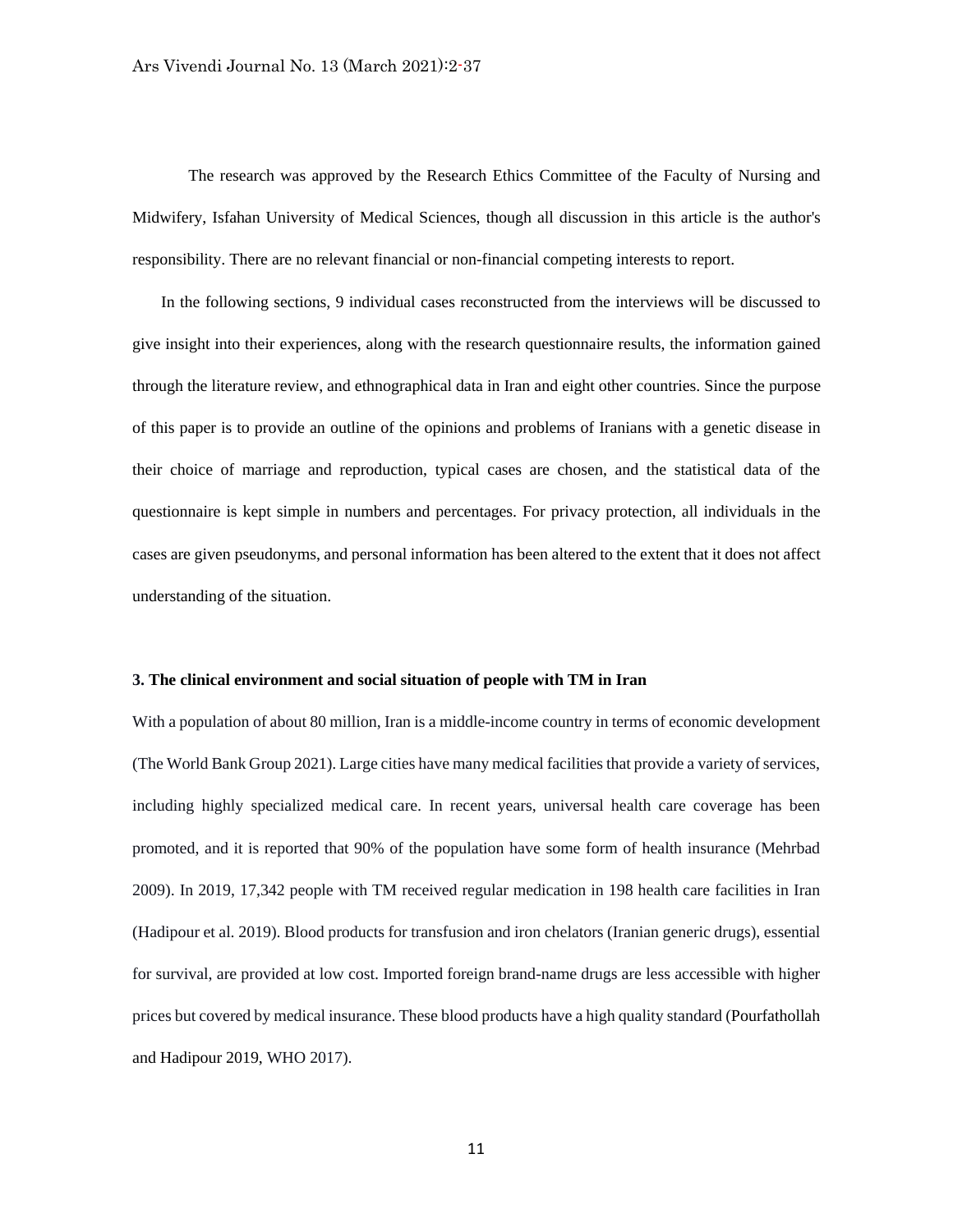In some countries, blood banks for supplying products derived from donated blood have not been developed, and the risk of viral infection through blood transfusion is high. Additionally, they do not have the capability to produce generic drugs and are obliged to purchase expensive products from Western pharmaceutical companies. Compared with the limited situations in those countries, the clinical environment of people with TM in Iran was relatively secure in 2014-2019 when the field research was conducted.

Before the 1990s, many children with TM in Iran died in their teenage years. However, papers published in 2015 reported that 80.5% of patients in Hamadan lived to the age of 30 (Zamani et al. 2015), and 63% of patients living in Shiraz survived into their 40s (Rajaeefard et al. 2015). This implies that young people with TM can now plan their lives with expectations to pursue higher education, have a job, marry, and have children.

In Iran, a pilot project of the combination of premarital thalassemia carrier screening and genetic counseling was launched in 1992 in Isfahan province and became operative as a mandatory national program in 1997. Prenatal diagnosis of both-carrier married couples and the abortion of fetuses with TM became legalized after the Supreme Leader's approval *fatwa* (Islamic decree) issued in 1997 (Shamsi Gooshki 2014:75). Since then, the number of newborn cases with TM has decreased, and in 2015, the annual birth-rate of TM had reduced by 90% of the estimated figure (Hadipour et al. 2019).

The thalassemia prevention programs being carried out in some countries vary from a mandatory national program to a voluntary regional project (Cousens et al. 2010). The Iranian program is mandatory, in that all couples have to submit the result of a blood test for thalassemia traits when they register for their official marriage. The registry tracks carrier-carrier couples and their children (MOHME 2012). Prenatal diagnosis and abortion are not coercive, but 85% of the at-risk couples proceeded with prenatal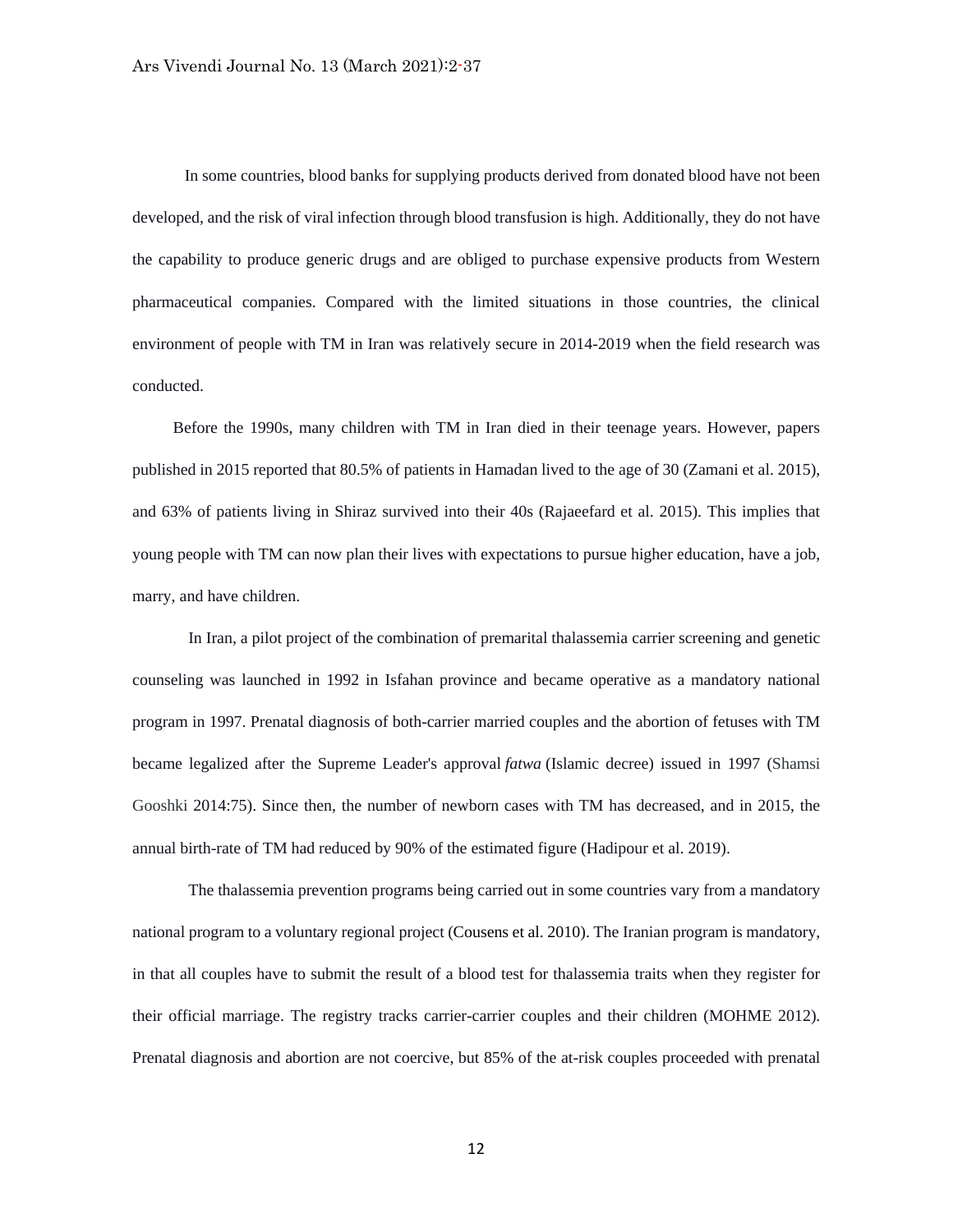diagnosis in 2010 (Zeinalian et al., 2013). Though this is conducted through governmental enforcement, opinions critical towards the Iranian thalassemia prevention program are rarely seen, especially in association with eugenics (Alwan and Modell 2003, Saniei et al. 2008, Strauss 2009).

On the other hand, Dr. Hadipour, a proponent of prevention policy and a leader of the Iranian thalassemia community identified that overaccentuating the negative aspects of TM is a reason for their marriage and employment discrimination. In the campaign, the hardship and unfavorable dimensions caused by TM are emphasized to prevent at-risk couples from having affected children. For example, expressions such as "a healthy city without thalassemia patients" are shown on a billboard. The implied denial or negation of life with TM in these catchphrases leaves a negative impression in the public eye. Consequently, there are parents or relatives opposing marriage with a person with TM, or companies or offices reluctant to employ them. According to Dr. Hadipour, these problems are rooted in the implementation phase rather than the underlying philosophy of the national prevention program (Hosoya 2019:68).

#### **4. Results and Discussions**

# **1) The Characteristics of the research participants**

143 valid responses were collected from participants (Table 1 and 2). The number of valid responses differs slightly for each question as participants were told they did not have to answer questions if they did not wish to do so. In the following sections, all the percentages shown are the proportion of respondents to the whole participant population of 143. The respondent numbers of answers to the questions asked only of married participants or allowed multiple answers are shown in the actual count.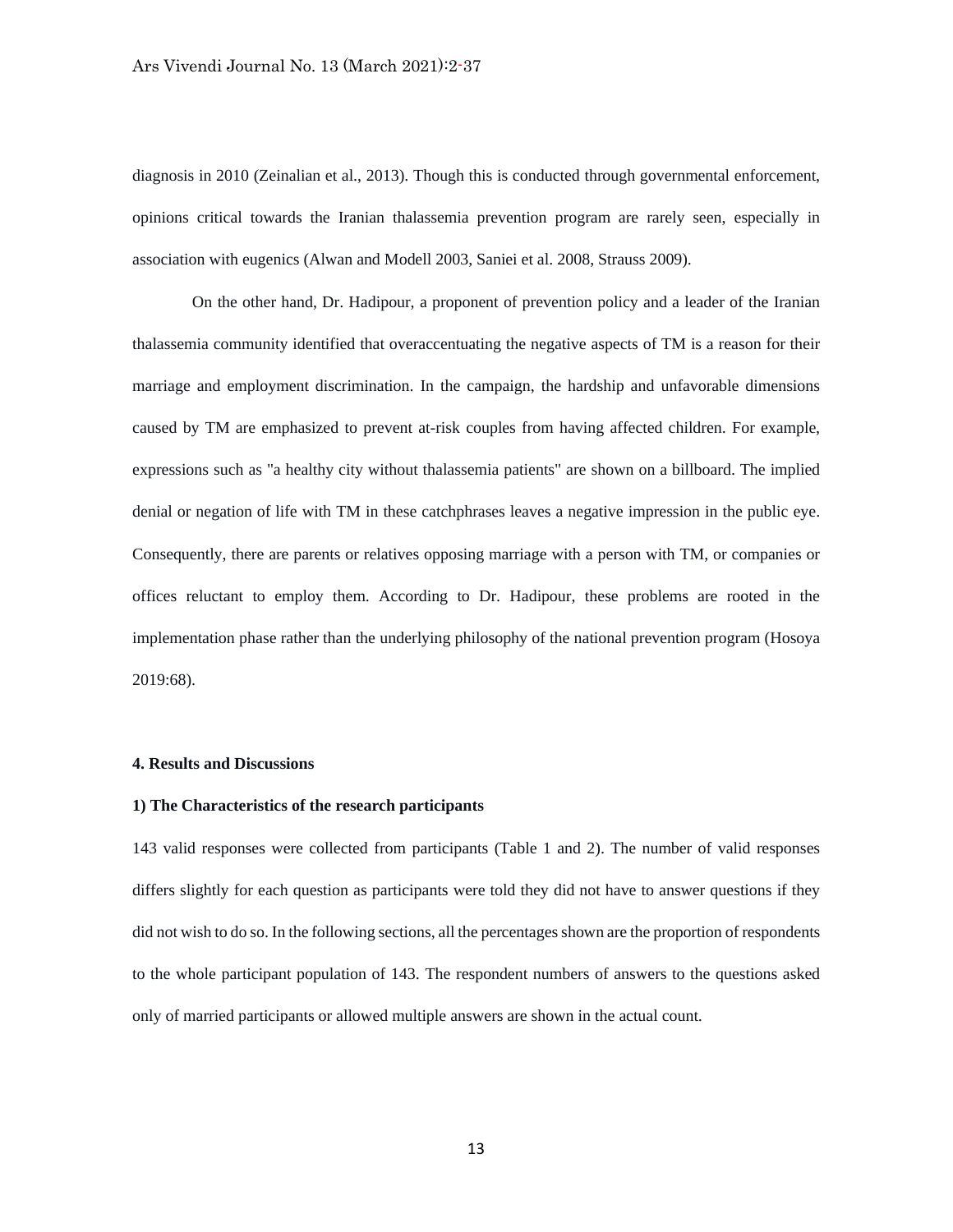Of the respondents, 48.3% were male, and 51.7% were female. The average age was 28.2 years (18-49 years old) for male participants and 27.9 years (19-41 years old) for female participants. Regarding age distribution, 61.5% of respondents were between 23 years and 31 years old. The population of both the younger and older generations was smaller, given that the number of births with TM had gradually declined since the introduction of the national thalassemia prevention program, and many of the older generations had died at a younger age. The respondents' age distribution was not significantly different from that of people with TM across Iran (Hadipour et al. 2019). Most of them were of reproductive age.

There is a discrepancy in access to health care between urban and rural areas in Iran, as most health care facilities are located in urban areas, and patients living in remote villages need extra time and transportation expenditure. In the questionnaire, 80.4% of the participants were urban residents (Q1). In this research, 15.4% of the respondents had lower than high school education. Although their complications start to exteriorize during adolescence (Malik 2009) and make it difficult for them to continue their education. 44.1% had completed high school, and 39.9% had an associate's degree or higher  $(02)$ .

Iran has a chronic unemployment problem (The World Bank Group 2021). Under this circumstance, obtaining a job with a stable income is a significant challenge for people with TM; 36.4% reported that they were currently employed. On the other hand, 60.1% had never worked (Q4), but fewer (46.9%) said they received financial support from their family members (Q5). Based on the ethnographical interviews, it could be understood that those living with family members did not view their living costs as financial support, and several of them received a regular unearned income, for example, a bereaved family pension.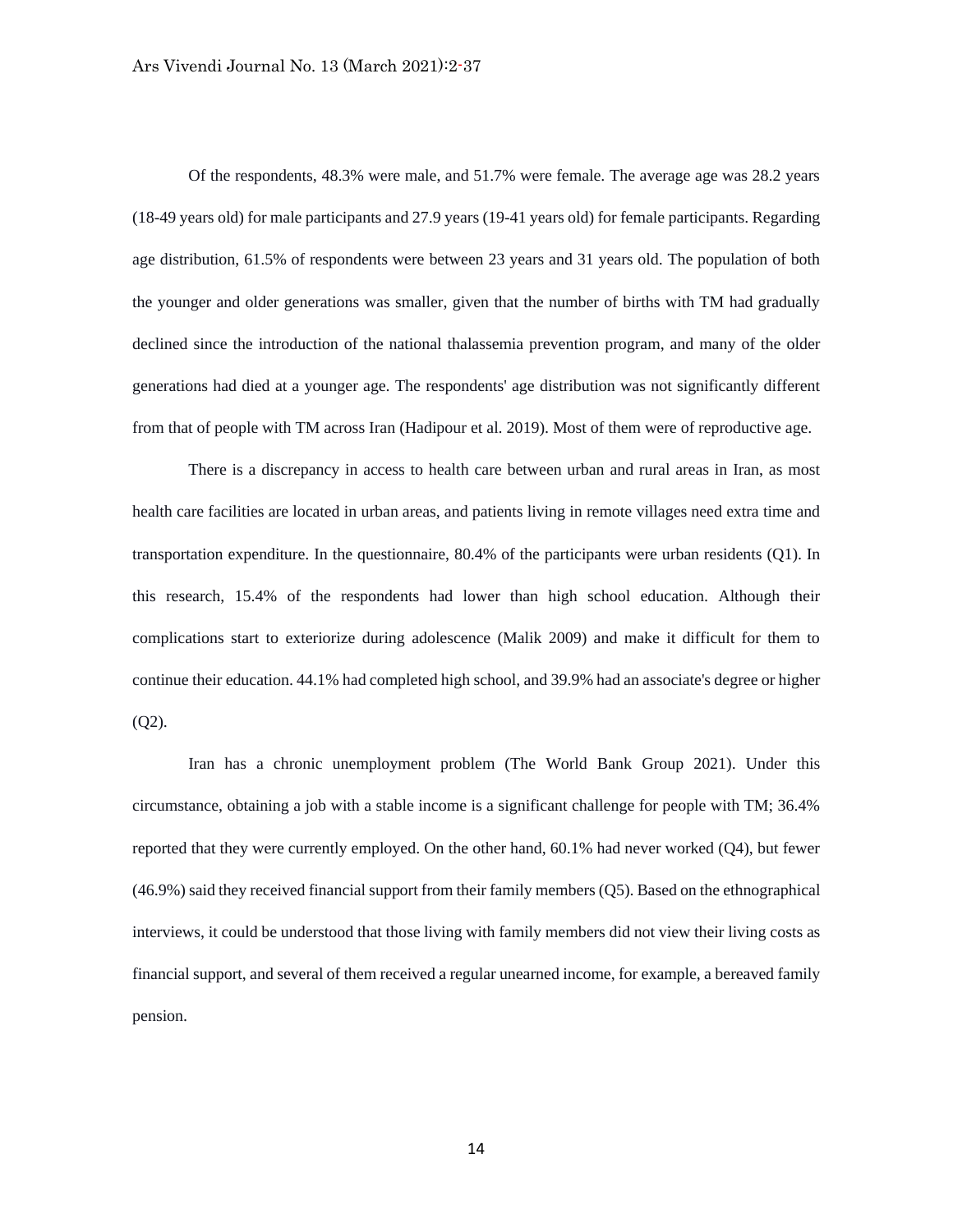In Iran, husbands are legally obliged to provide living expenses. Out of the 22 married men participating in the questionnaires, 14 were employed, while 8 men had never worked. As can be inferred from this data, having an economically independent life is not absolutely necessary for marriage for men. In Iranian culture, family members usually pay for daily expenses after the marriage if it is necessary. Their families' opinions are strongly reflected in their lives, especially when there is employment discrimination against people with TM.

The questionnaire included items regarding whether participants approved of each procedure designed to prevent the birth of offspring with TM. Of the participants, 95.8% answered that preventing the birth of offspring with TM (referred to as premarital carrier screening in this context) is necessary (Q20); 74.8% approved of prenatal diagnosis of fetuses with TM (Q21); 78.3% of them thought that the abortion of fetuses with TM is ethically acceptable (Q22). Most respondents answered that carrier screening does not harm anyone, but regarding the procedures associated with ending a pregnancy, some respondents indicated their opposition.

The questions about sterilization for people with TM were added because male Iranians with TM asked the author whether sterilization is enforced in other countries. In Iran, when a person with TM decides to marry a partner with TM, they will be introduced to the local health center for genetic counseling. A genetic consultant or a health-care worker will suggest that the male partner should have a vasectomy to avoid pregnancy. This is not compulsory, nor is it written in the guideline (MOHME 2012). However, all the married men with TM I met in Isfahan understood that it was obligatory (see case 9). This misunderstanding was caused by inadequate informed consent, though the situation may differ in other provinces.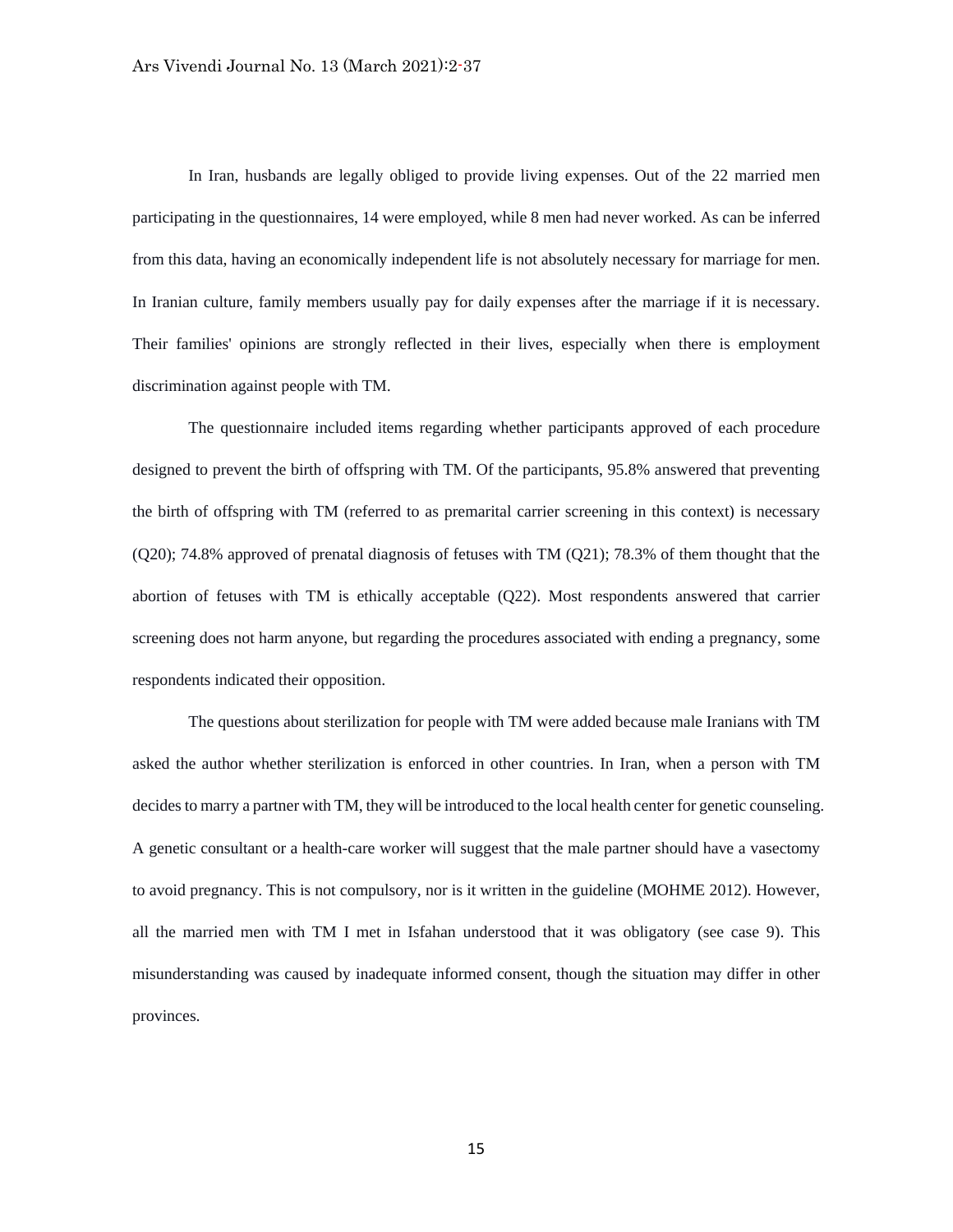The results show the participants' ambivalent attitudes, presumably because these questions about sterilization mean direct physical intervention to themselves. Regarding tubal ligation for women with TM, 46.9% agreed with the procedure, but 42.0% disagreed (Q23). Regarding vasoligation for men with TM, 47.6% agreed with the procedure, but 39.2% were against it (Q24).

 Most people with TM accept the prevention program. However, their opinions can be deeply influenced by the perspective of the Iranian government and non-TMs around them, because people with TM are aware that their lives cannot be maintained without state subsidies, philanthropic charities, and volunteer blood donations. In addition, they witness their family's struggle whenever their health conditions deteriorate (Hosoya 2019).

# **2) Whom they prefer to marry**

In Iran, having a premarital sexual relationship between men and women is not legally or socially acceptable, so it is difficult to develop an intimate relationship without marriage, despite dramatic changes seen in the youth culture in recent years. (Ghorashi 2019:1275). In such circumstances, 60.1% were single, and 39.9% said they had married or were in the process of legal marriage (Q3). The percentage of those married in this research was higher than in previous surveys (Zafari and Kosaryan 2014).

Regarding the question of how important marriage is, 54.5% of both married and single participants answered 'very important' (Q12); 64.3% of them had fallen in love with someone and thought of marrying that person (Q13), and 59.4% said they had made or been given a marriage proposal (Q14). Some of their marriage proposals were not successful. As to why their marriage proposal was unsuccessful, 11 respondents answered that they did not like the condition of the proposal (10 were women because men make marriage proposals), but 21 respondents said one or both families were against the proposal (Q15).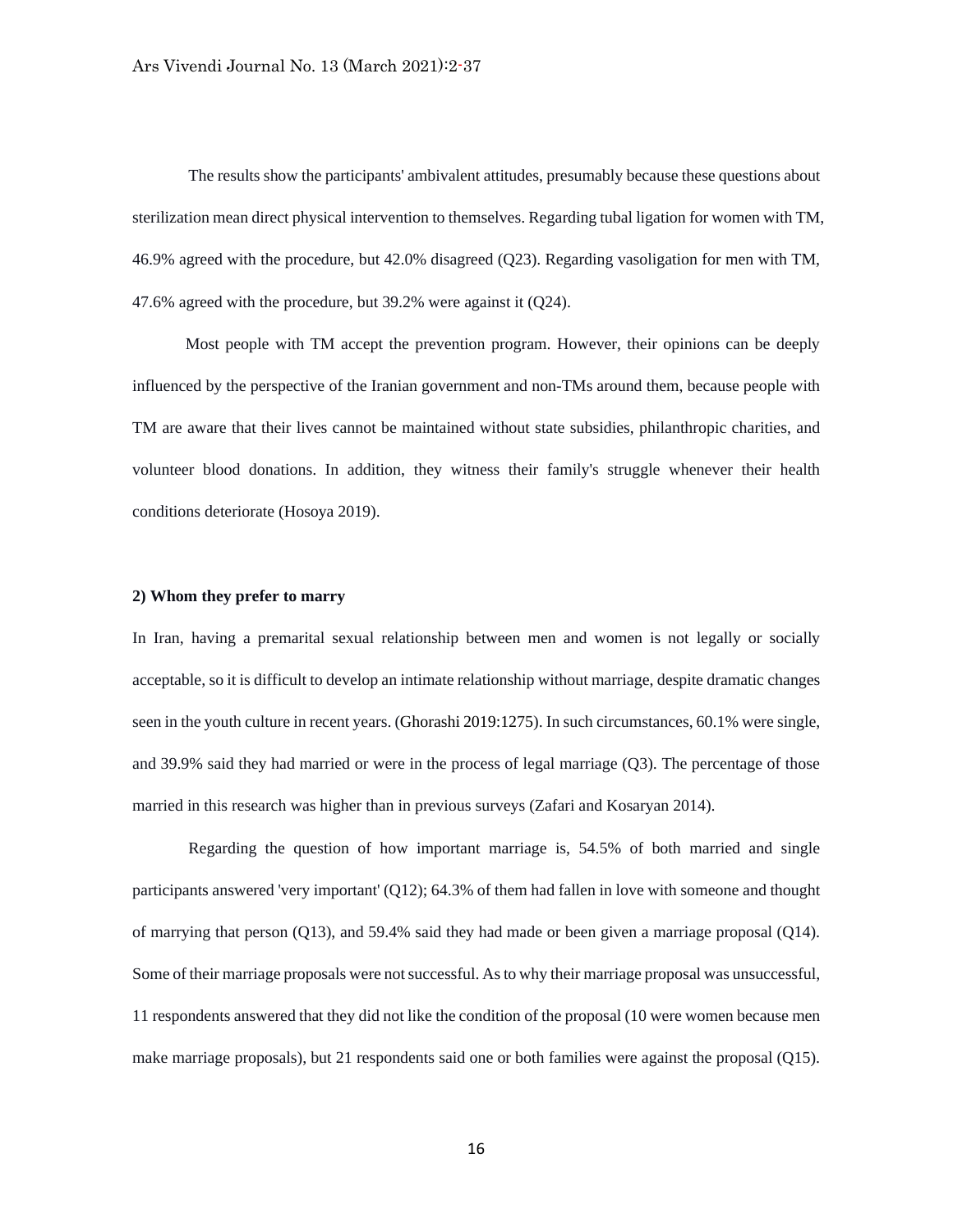This shows that the opinions of the family members of the women (especially of fathers) as well as of their own are important for marriages.

 In the following discussion, 9 cases with TM are divided into two categories, depending on whether they chose a person with TM as a marriage partner. This categorization is somewhat provisional, as marriage choice must be a dynamic and variable process. However, during my research in Iran, it seemed that people with TM had strong opinions about whether their marriage partner had TM because it affects the offspring's genetic expression.

# **3) Marriage to a partner without the thalassemia gene**

#### *Case 1 Sara (female, in her 30s)*

*Sara had received a marriage proposal from a man with TM. She had been fond of him but wanted to have a child, so she made the agonizing decision to turn down his proposal and married a healthy man (means a person without thalassemia gene) whom her relatives had recommended. After her marriage, Sara was diagnosed with infertility. This caused the couple to quarrel, and she began to suffer from depression and ill-health.*

Sara was facing the choice between marrying a man with TM or a man without the thalassemia gene. As far as the author was able to observe, marriage between people with TM was not considered a realistic option in some places. In countries with fewer people with TM, the chances of meeting mates with TM are not very high. Alternatively, in economically less developed countries where even blood transfusions are not sufficiently available, most people with TM cannot reach a suitable age for marriage.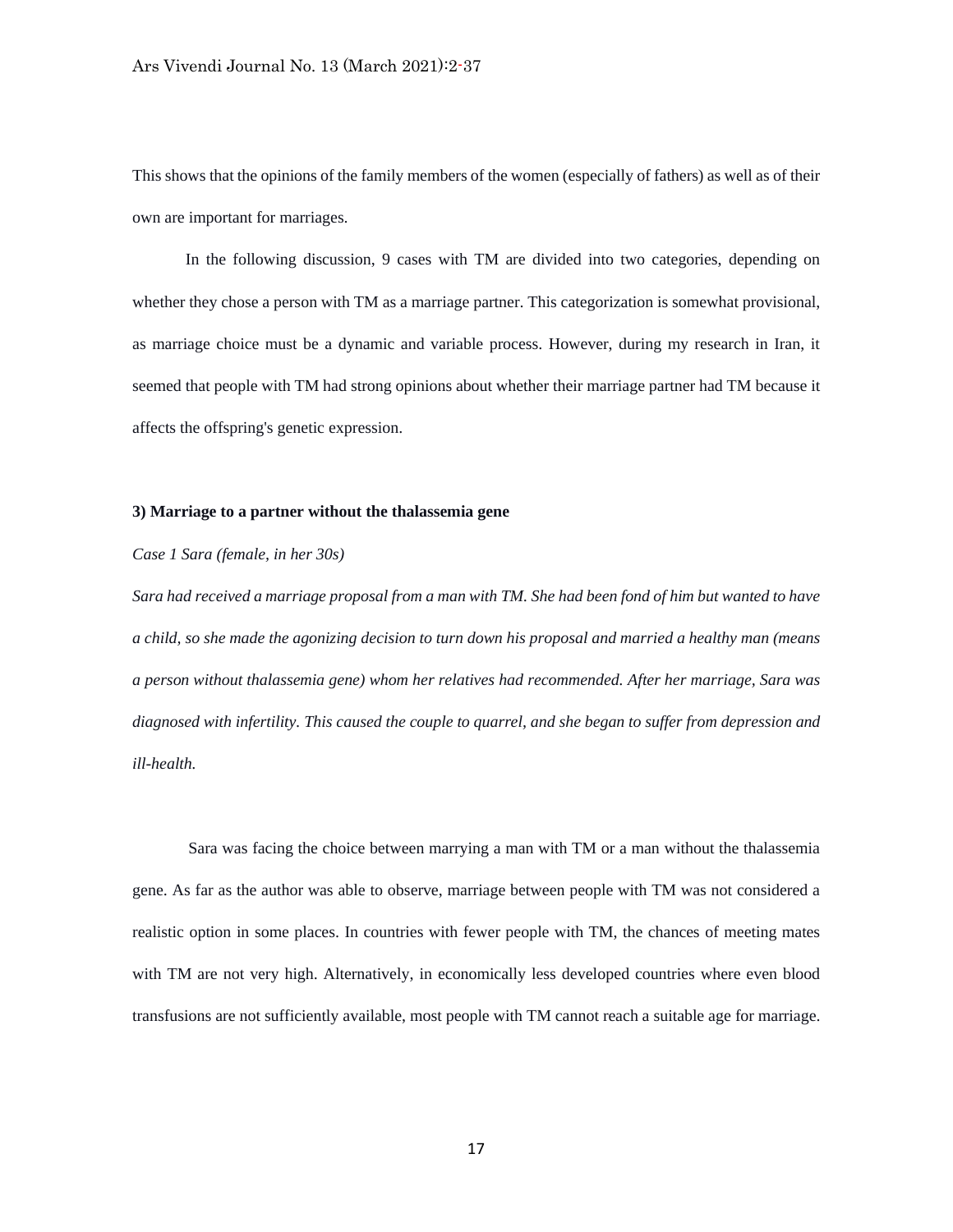Alternatively, according to the author's fieldwork, it was not uncommon for a person with TM to be considered a potential marriage partner in Turkey and Iran, despite the possibility that the marriage may not occur. In the questionnaire, 51 out of 57 married respondents stated to whom they were married. 16 were married to a partner with TM whilst 31 were married to a partner without the thalassemia gene (hereafter referred to as non-thalassemia), and three were married to carriers (Q26). 39.2% of the married and single participants indicated that they had considered marrying a TM, and 57.3% said they had not (Q18).

In the questionnaire (Q18), the most common reason for considering marriage to a partner with TM was 'we can understand each other's pain' (40 respondents). Some would not choose a partner with TM. The most common reason given for this was that they did not want to add another person with TM to their family (38 respondents) because it would amplify the familial burden and worries, or in order to have a 'healthy child' (37 respondents), as all the children born to couples where both partners have TM would also have TM. A 'healthy child' here does not mean a child without the thalassemia gene but a carrier born between a person with TM and her/his partner without the thalassemia gene. Carrier children are described as 'healthy' since they do not need regular medication.

For people with TM, the choice of a marriage partner inevitably involves the decision to have or not to have children in the future. Under the prevention program, if they want to have children, they must avoid a partner with TM. In Iran, where fertility and the ability to foster children are highly valued, 53.1% of the participants chose having children as 'very much important' (Q19). The respondents who did not consider having a child to be important may have known that they had irreversible infertility problems or may have chosen a person with TM as a marriage partner.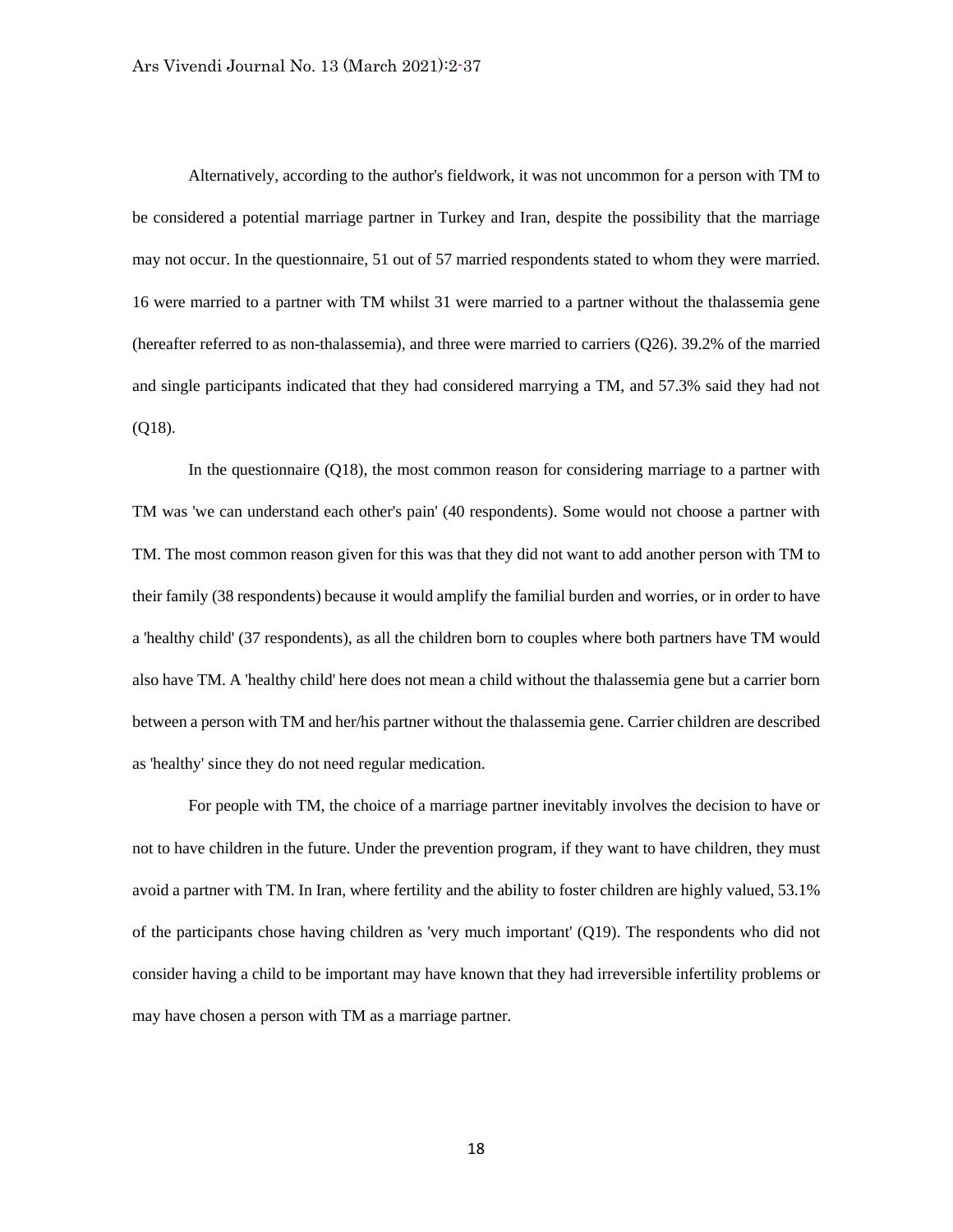Although their priority was having children, Case 1 Sara and Ahmad in the next case 2 were disadvantaged by their infertility, as it can be a legitimate cause for divorce in Iran.

#### *Case 2 Ahmad (male, in his 20s):*

*He had married a non-thalassemia woman. After marriage, he was diagnosed with infertility. His wife always wanted to have children, so she asked him to divorce her. Later he remarried a woman with TM. His new wife said that having a child was not important, but Ahmad was considering adopting a child.*

In the questionnaire, only 12 out of 57 married participants answered that they had at least one child (Q25), and 11 said that they had fertility problems (Q29). In Iran, where masculinity is prominent and male infertility must be hidden (Tremayne 2012), it is surprising that six men answered that they had infertility problems.

The infertility problems were discussed among people with TM during the author's fieldwork. Despite this, Sara and Ahmed did not seriously consider having a fertility test because they thought the tests were designed to proceed to sterilization in order to avoid pregnancy.

# *Case 3 Fariba (female, in her 20's):*

*Fariba had a bone deformity of her head and upper jaw and had short stature. She had accepted a marriage proposal from a non-thalassemia man, but the marriage did not take place because one of his family members objected, saying that thalassemia was a genetic disease. Therefore, Fariba's appearance would be inherited by the child. Fariba gave up hope for marriage after this hurtful event because 'it is difficult for a woman of my appearance to marry a healthy man.'*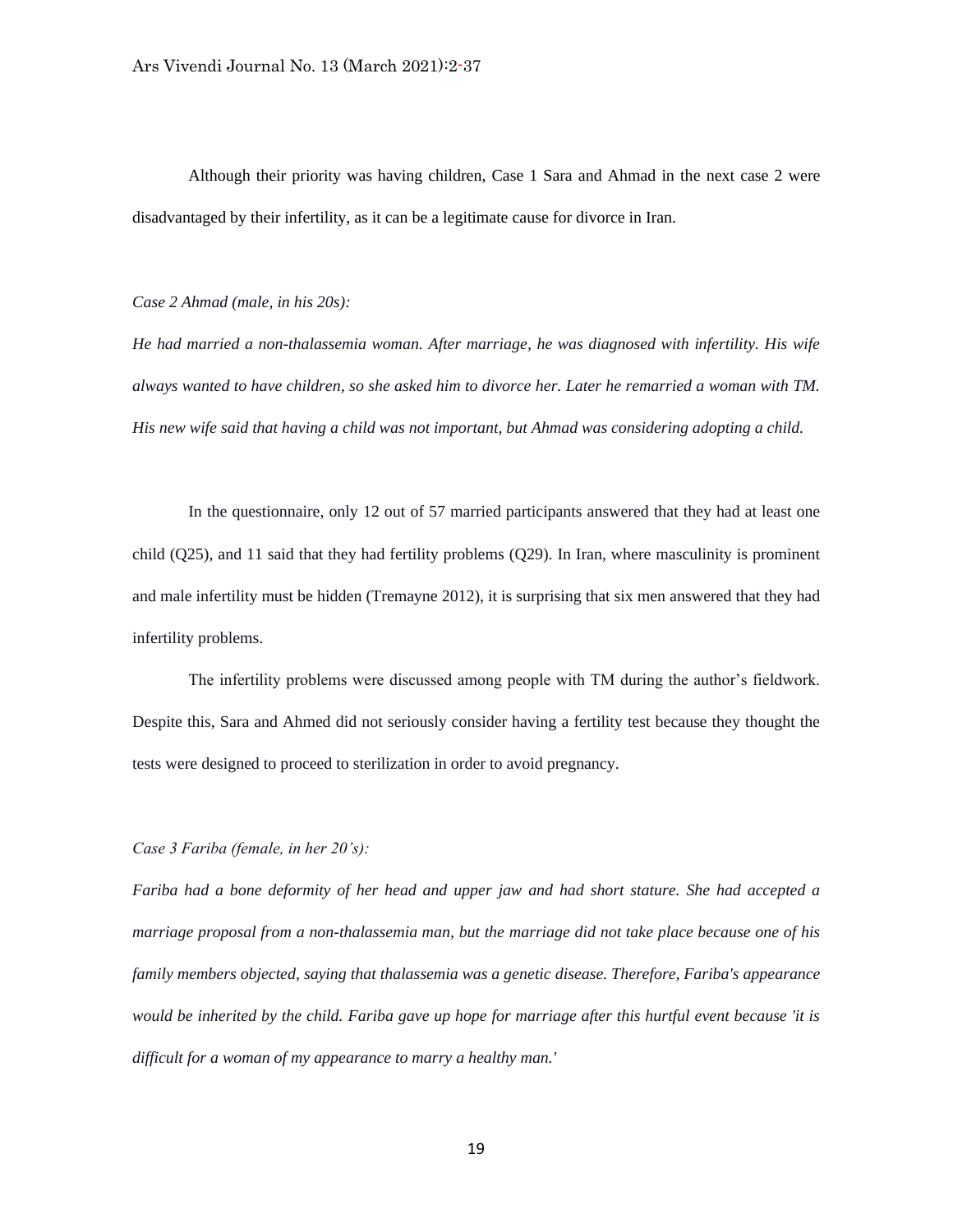#### *Case 4 Maryam (female, in her 20s):*

*She had accepted a marriage proposal from a non-thalassemic man. After their engagement, his female relatives found some articles explaining that people with TM were doomed to die early. The marriage proposal was rescinded because he was persuaded that Maryam was not suitable to be a mother.*

80.4% of the questionnaire participants answered that having TM 'always' or 'sometimes' had a negative impact on their lives (Q16). In the question of 'which one has a negative impact on your marriage?' (Q17), 64 respondents answered the 'symptoms and complications of TM.' Some people indicated that their appearance (35 respondents) or employment discrimination (36 respondents) had a negative influence, but the 'negative image of TM in society' was chosen the most frequently (71 respondents) as inflicting a discouraging influence on marriage.

In Iran, along with the expansion of the thalassemia prevention program, information about thalassemia is distributed among the population, but it mainly focuses on preventing TM births between both-carrier couples. Issues related to TM's pathological or hereditary characteristics, not carriers, are rarely discussed or brought up in the media, which creates the wrong image of TM in society.

As mentioned in the previous chapter, bone deformities are preventable complications and are not inheritable, and the life expectancy of people with TM has been remarkably extended. Therefore, the opposition of the families of Fariba (case 3) and Maryam (case 4) was based on misinformation about thalassemia genetics, which they were not able to rectify. Among lay people, the distinction between correct and incorrect medical knowledge is not clear. The medical terminology or concept of genetic medicine can be used anytime to discriminate against people with TM, even though it is not accurate.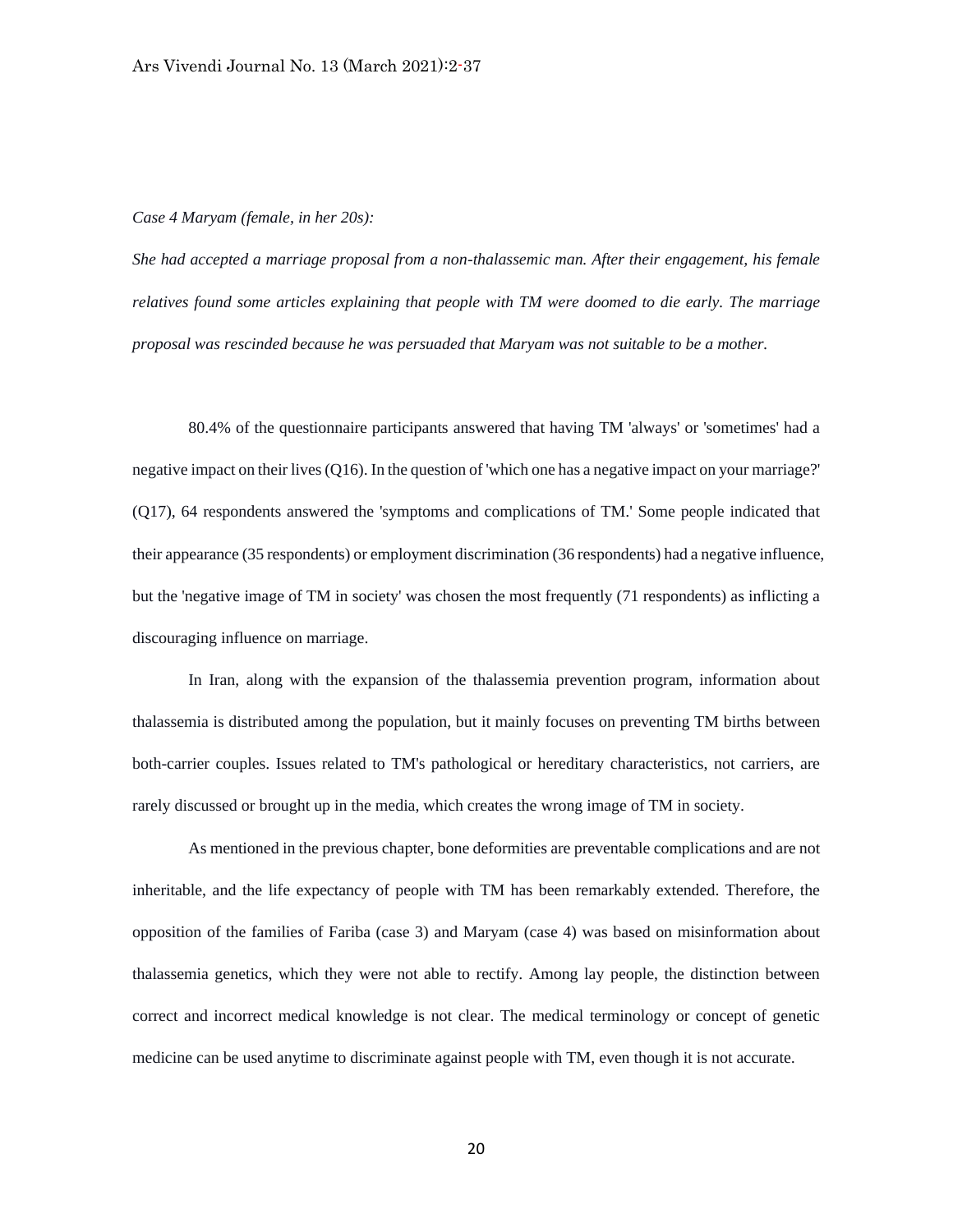Furthermore, Maryam's case evokes the issue of the disclosure of their illness to the partner and their family before marriage. In the questionnaire, 53 of the 57 married participants answered. Of these, 29 answered that their partner had already known about their illness, and 24 married respondents revealed their illness during the process of marriage (Q27). In marriages between two people with TM, they usually know about each other's illness because many couples meet through mutual friends with TM, and nonthalassemia partners who are relatives often know about the diagnosis as well.

Illness disclosure becomes a sensitive issue when they want to marry a non-thalassemia partner who is a distant relative or is unrelated, as it is likely to raise serious problems not only for the couple themselves but also for the family. Many married participants had talked about their illness early on in their marriage process, but early disclosure may cause rejection from the partner's family, as Maryam experienced.

#### *Case 5 Soheila (female, in her 20s):*

*She had married a non-thalassemia man whom she met at university. She became pregnant soon after their marriage and gave birth to a boy. Subsequently, she became ill and required hospitalization. Her husband and his family had never imagined that her condition could be so serious since she looked normal and healthy. They divorced because he wanted a healthy wife. After their divorce, the child was taken by her husband's family due to Soheila's health condition. (She was depressed and started to skip necessary treatments. She died of heart failure three months later).*

Many TMs were treated by regular medical care for their complications. 51.7% of questionnaire respondents said they had some complications (Q9). The most frequent symptom was osteoporosis, but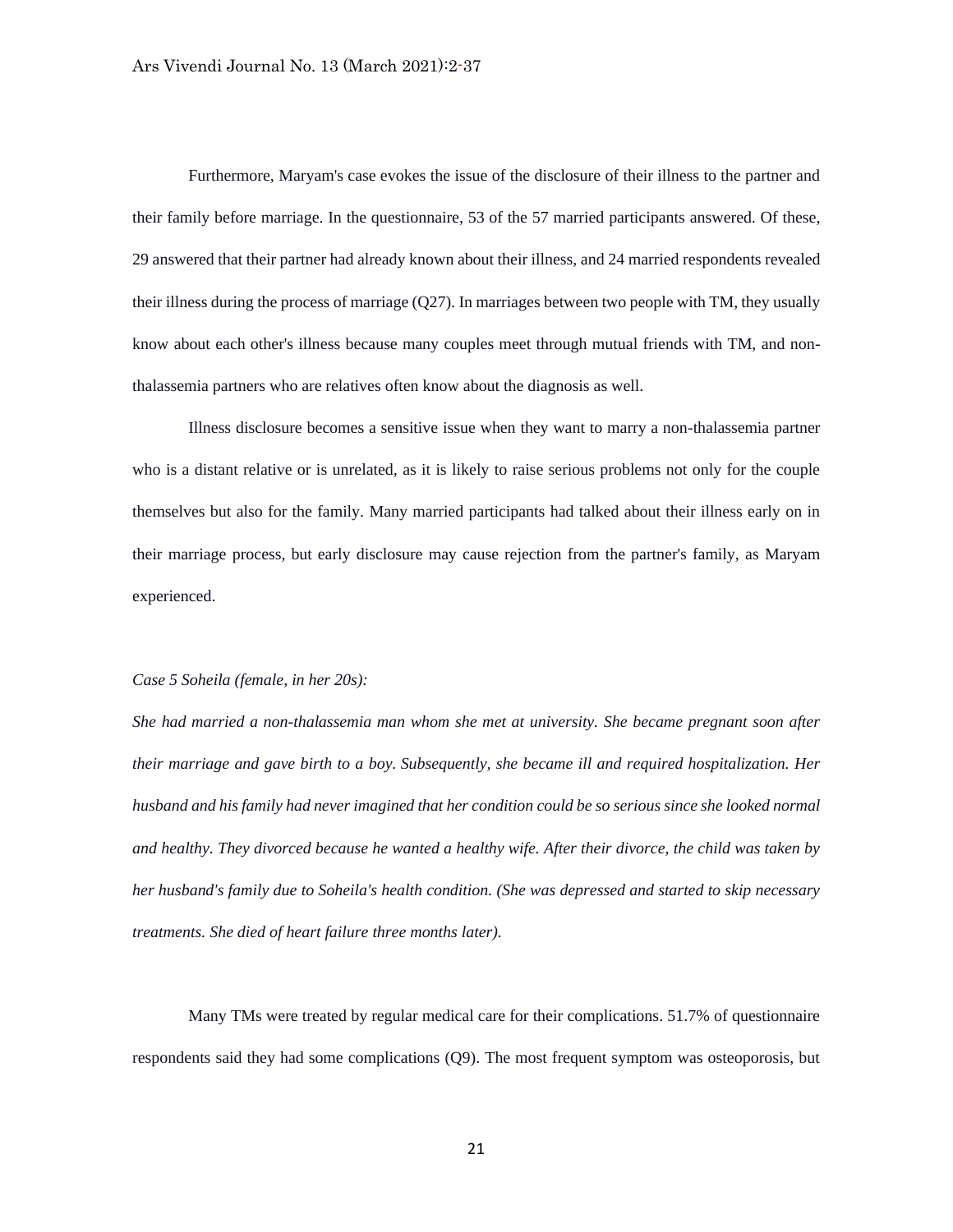some had diabetes, hepatitis C, and heart and liver dysfunction that could be fatal, especially during their perinatal period. However, through the participant observation, the author realized that it was difficult for people with TM to explain every detail of their symptoms, coping strategies, and necessary treatments to their non-thalassemia partners.

Even though medical care is essential for the survival of people with TM, misunderstandings about whether they are able to carry out their duties as spouses and parents can occur. Soheila, who was in an acute and critical situation, was more likely to be condemned as an unsuitable wife or mother. In Iran, these problems occur after marriage, as men and women are not allowed to have intimate relationships before marriage.

It was not rare to see that people with TM intentionally or unintentionally skip necessary treatments after or during frustrating events, as Sheila did. The questionnaire also shows that 44.1% of the participants had refrained from iron chelation therapies 'always' or 'sometimes' during the past 3 months (Q11), and 17.5% of participants did not keep to the daily regimen of treatments or prevention for these complications (Q10). Poor adherence to iron chelation therapies will lead to the emergence of organ dysfunction in a few years, and unfortunate consequences may follow. Although many health care studies have been done to support patients' adherence (Emami Zeydi 2017), patients tend to be blamed for noncompliance, with those around them having little understanding of the TM's situation.

In the questionnaire, there was a question, 'Did you add specific descriptions related to your illness in the marriage contract?' (Q28). In Iran, couples sign a marriage contract, which states the terms of their agreement on marriage, including the amount of the goods paid by the groom to the bride. The implication of this question is whether the marriage contract contains specific conditions referring to their illness; for example, no divorce can be allowed on account of thalassemia-related issues.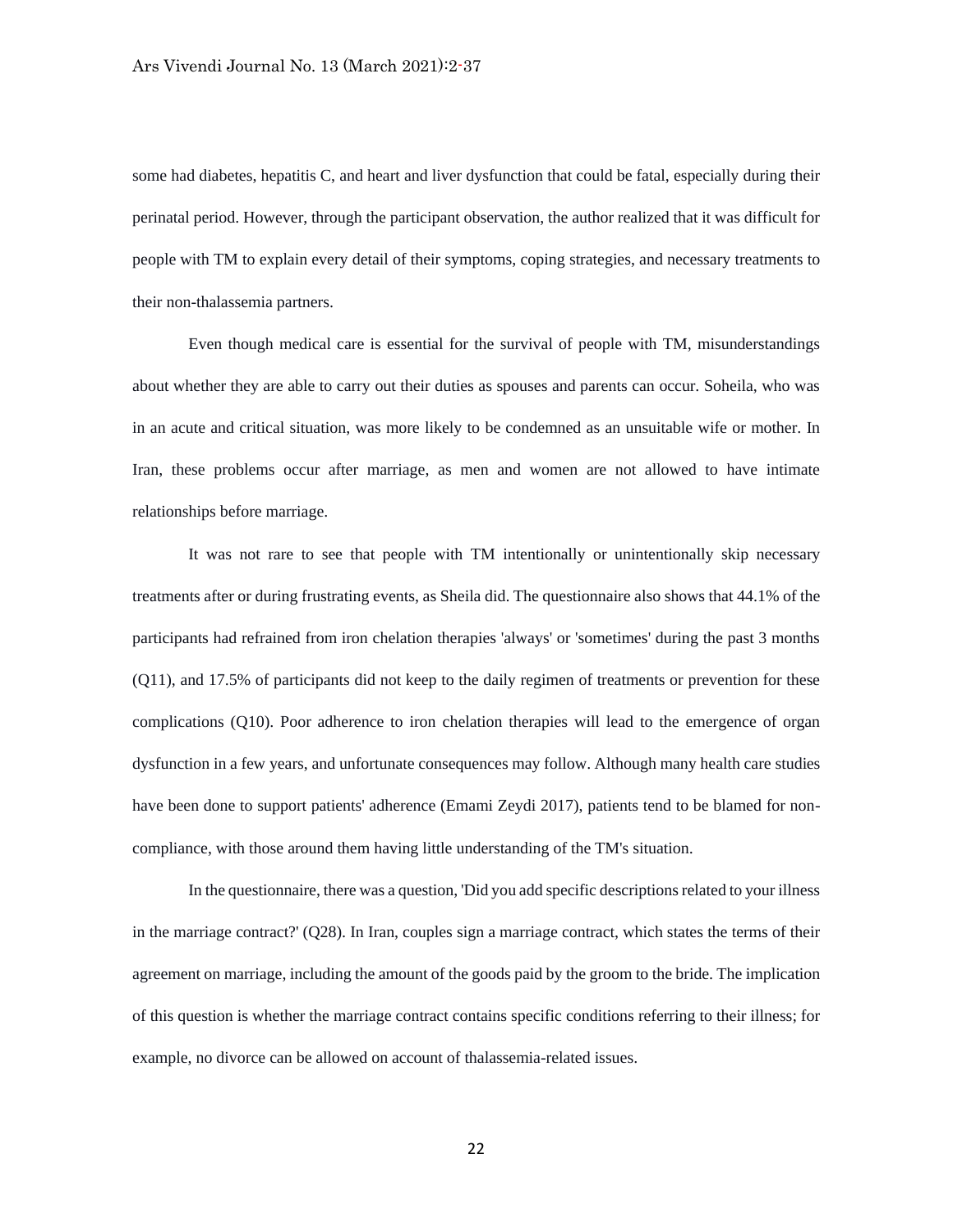Divorce is not uncommon in Iran. Based on the statistics, the ratio of divorce to registered marriage reached 29% in 2017 (BBC Persian 2018). Therefore, some patient advocacy groups have recommended adding such conditions to their marriage contract. In the questionnaire, among the 57 married respondents, only six indicated that they had exchanged a contract containing some specific conditions (Q28). Those who did not add any additional conditions, explained that both sides implicitly agreed with anticipated conditions or that they thought it would be disrespectful to the prospective partner's family.

During the field research, distressful events were related more often, and pleasant stories were less frequently told. However, there are people with TM who have a happy life with their non-thalassemic partners and children. Leila spoke about the following.

# *Case 6 Leila (female, in her 20s):*

*Leila did not talk to others about her illness because it was not evident from her appearance. Her nonthalassemia husband, also a distant relative, understood her situation very well and always tried to support her. She had undergone fertility treatments and delivered a child. She said that raising a child was hard, but she was happy.*

#### **4) Marriage to a person with TM**

Apart from genetic concerns, medical professionals and family members take the view that TM-TM marriage should be avoided because there are more risks if two sick people live together.

During the field research, there were some examples of people with TM whose parents opposed their marrying a partner with TM. Although their family relationships were understood as preferable ties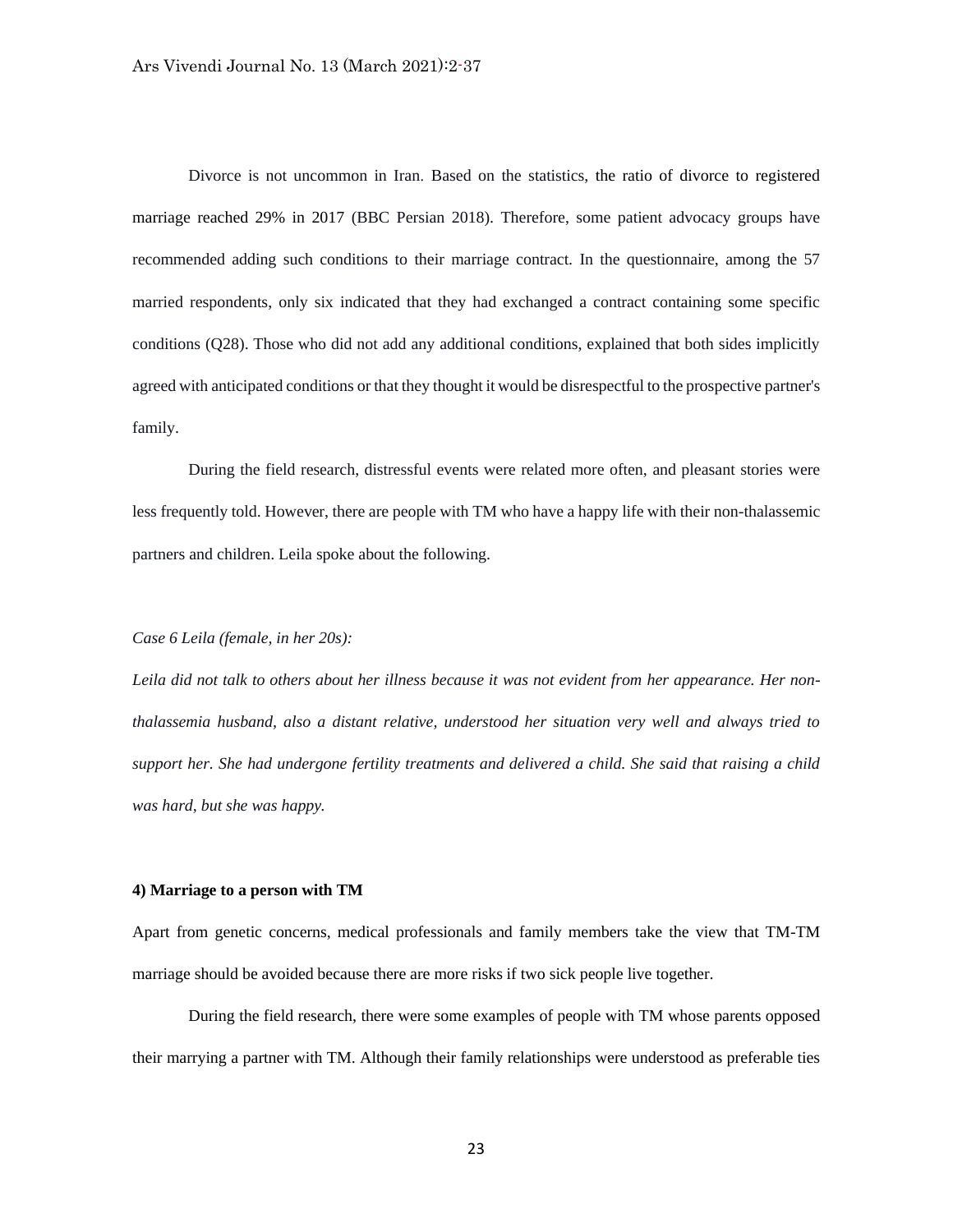rather than restrictions, the family's opinion does not always match the preference of people with TM. In the questionnaire, 11 people answered that they had not thought of marrying a person with TM because their parents would not have accepted it (Q18).

# *Case 7 Reza (male, in his 20's):*

*Reza wanted to marry a girl with TM, and the girl also wanted to marry Reza, but her father objected to the marriage. Because she could not persuade her father to agree to the marriage, she lost hope, stopped chelation therapy, and died of pneumonia a year later. After her death, Reza had stopped his regimen, and he was constantly in and out of the hospital due to his worsened health.*

Distressful stories such as Reza's experience could be seen in any youthful love life. However, because interruptions in the treatment, especially chelation therapies, can lead to fatal complications, young people with TM do not have the same kind of freedom for emotional reactions as people who are not living with chronic diseases.

People with TM seem to emphasize their ties to people with TM. This tendency can be understood as an influence of the patient community (Hosoya 2019). TM patients in Isfahan had frequently been attending the same transfusion center since childhood (in the questionnaire, 89.5% of the participants had blood transfusions two to four times per month, Q8), 53.8% of them said that at least one of their siblings, cousins, uncles, aunts, and paternal or maternal relatives had TM (Q6). Additionally, 39.9% of the respondents had lost someone close to them who had TM, mainly siblings and close friends (Q7).

As shown in the previous section, the most common reason for considering marriage to a partner with TM was 'we can understand each other's pain.' This can be explained by the atmosphere of mutual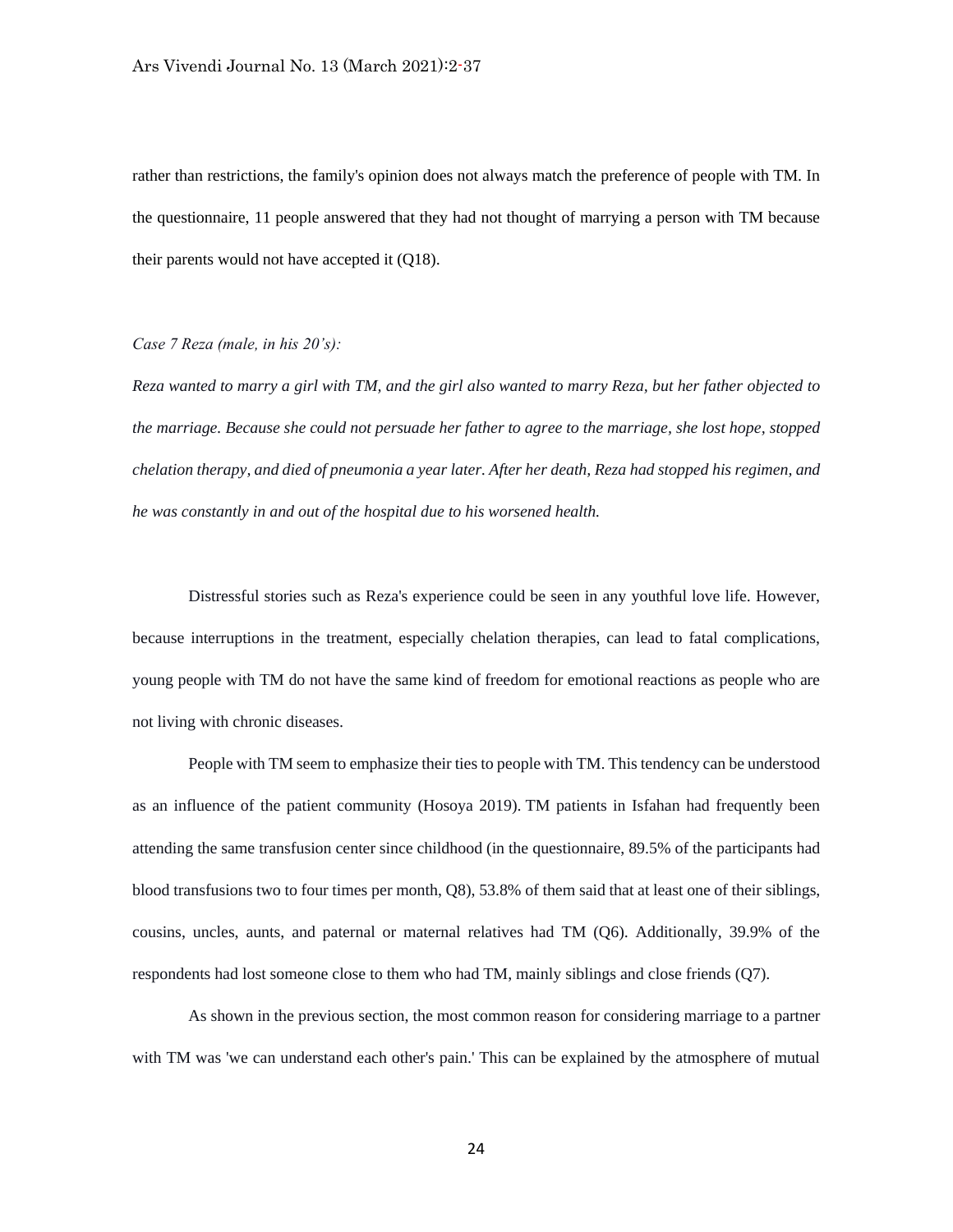compassion in the community. Painful experiences such as the death of a close person with TM, bullying at school, failure in finding a job, trouble in medical centers, pain and fatigue specific to TM, diagnosis of infertility, or refusal in marriage can be discussed with friends or partners. Reza (case 7) and the girl with TM had also been friends since their childhood.

In the following two cases, Mina (case 8) knew of problematic events that had happened to friends with TM, such as Reza. She decided to be strategic to avoid causing adverse reactions from their families.

### *Case 8 Mina (female, in her 20's):*

*Mina's mother had been involved in the activities of the Thalassemia Society. Mina had been in love with a man with TM for a long time. Since his childhood, Mina's mother had known him as a good boy, but she was strongly opposed to the marriage as both Mina and the man had TM. (Over two years later, Mina persuaded her mother to agree, and the couple married).*

During the field research in Iran around 2014 and 2015, all of the parents and medical professionals the author met were firmly against marriage between both partners with TM. The atmosphere gradually changed around 2016, presumably because they had seen some sad deaths, as shown in Reza's case. In May 2017, at the International Thalassemia Day event in Tehran, many couples both with TM took the stage to celebrate their marriages. More parents and medical professionals started to show a growing tolerance and understanding towards the decisions of people with TM. On the other hand, along with the increase in the number of marriages between both partners with TM, the problems occurring around their marriages became apparent.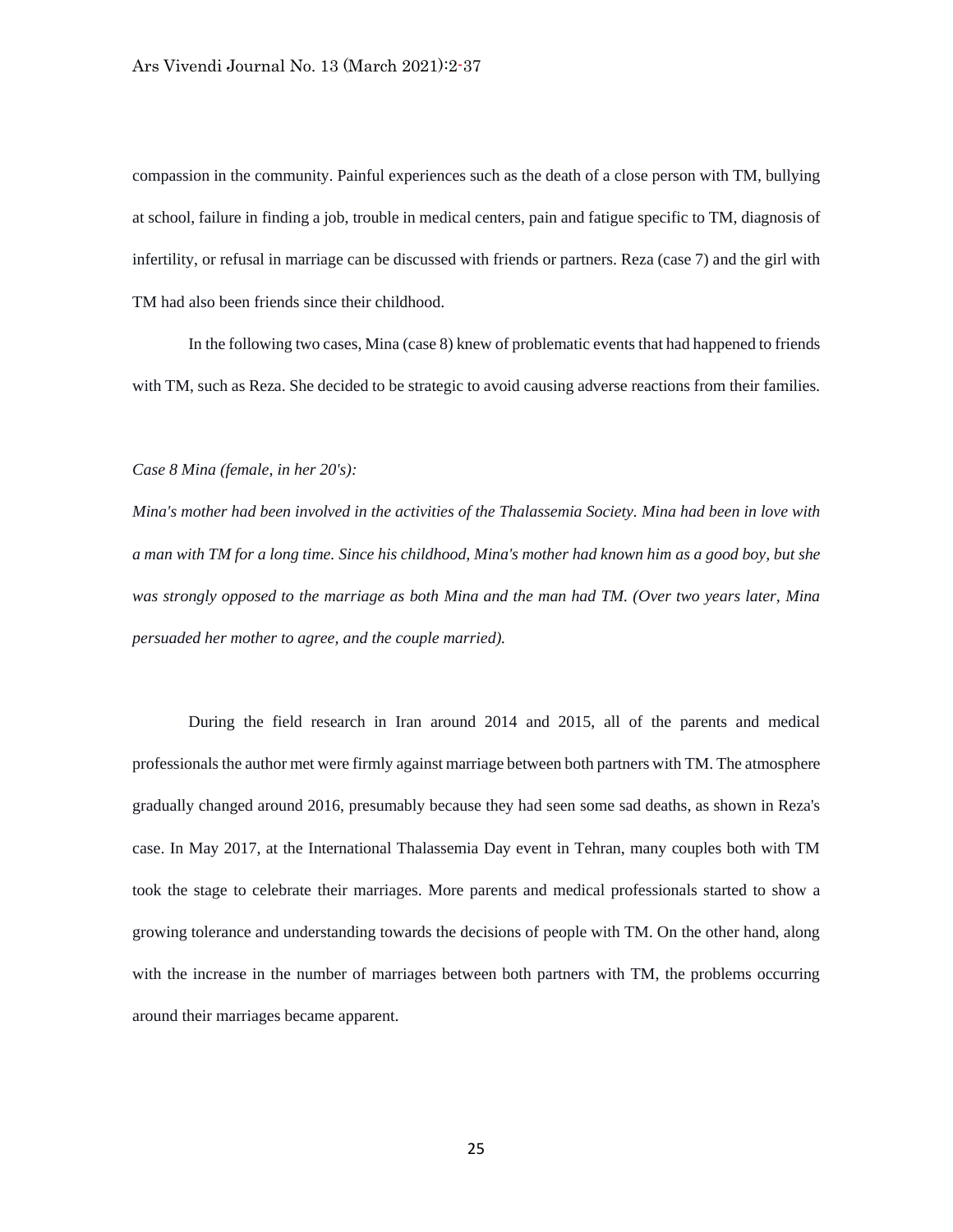# *Case 9 Pedram (Male in his 30's)*

*Pedram married his partner with TM. Before their marriage, because the results of his semen analysis had shown that he was fertile, Pedram had undergone vasectomy surgery to avoid pregnancy, as he was convinced that it was obligatory and never doubted it. The vasectomy was the most humiliating and embarrassing situation of his life. Later, a couple both with TM in a neighboring province had a TM baby, which engendered considerable dispute throughout the thalassemia center. The medical professionals, as well as the people with TM at the center, perceived it as ethically contradictory in terms of social norms under the prevention program. At this moment, Pedram found out that the sterilization of TM-TM couples had never been legally mandated.*

As stated in the previous chapter, sterilization is recommended to TM-TM couples to avoid pregnancy because their offspring will have a 100% chance of having TM. Some men with TM were even asked to bring a medical certificate of a vasectomy or having azoospermia, though it has no legal basis. The thalassemia prevention program is carefully designed to avoid coercive processes legally and practically, but genetic counseling in the clinical setting could differ from the ideal of the patient-centered psycho-educational model, as examples in other countries show (Raz 2005:186).

A systematic review of marital status and paternity of people with TM (De Sanctis et al. 2019) shows that assisted reproductive technologies, including gamete donation and child adoption, are being practiced in some countries. Therefore, The Iranian Thalassemia Society recommends that both TM couples, if they are both fertile and want to have children, should use donated gamete from a non-TM third party to avoid having a baby with TM.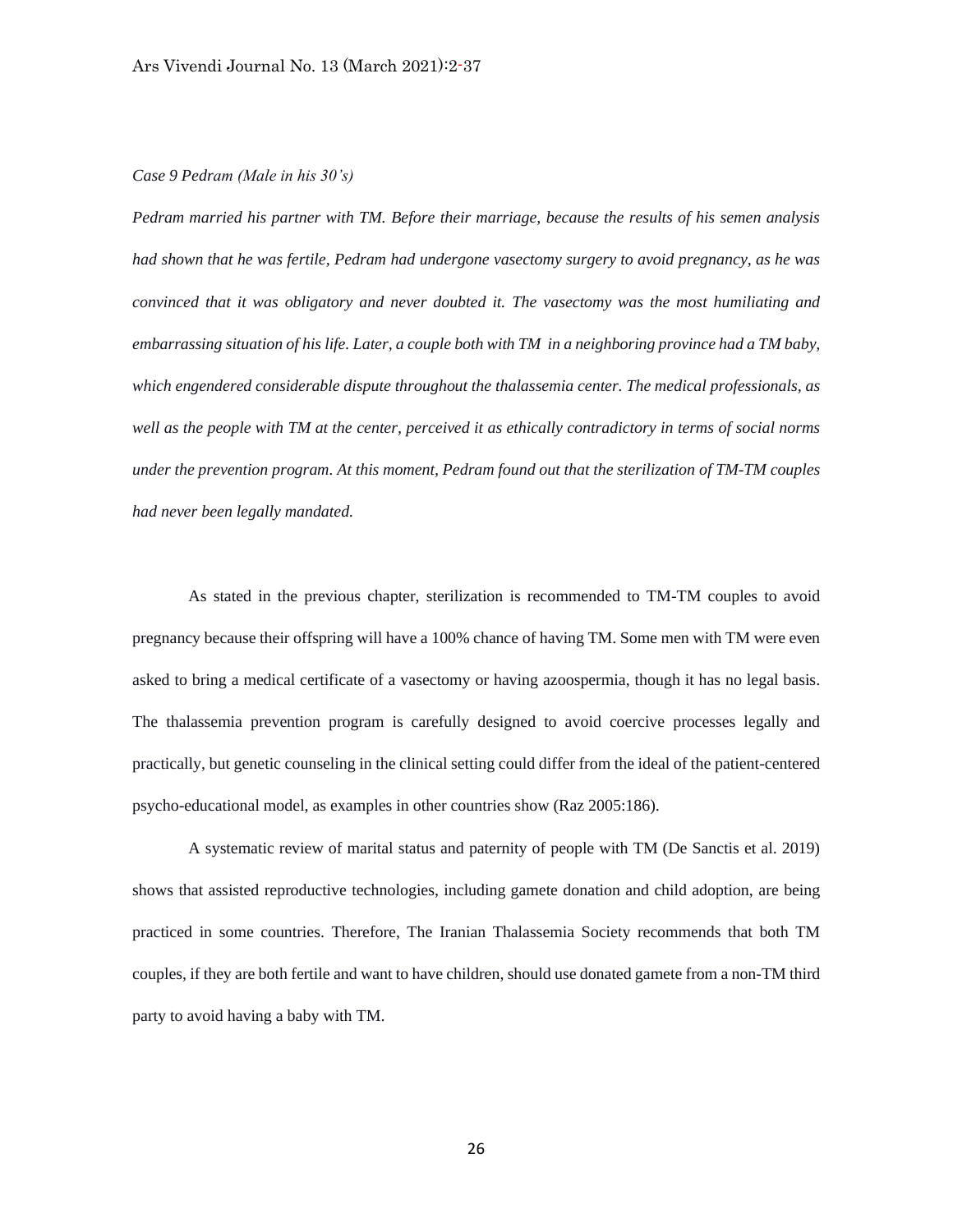Additionally, there are some other new issues which people with TM have recently found that restrict life options for them. For example, Case 2 Ahmad, who wished to adopt a child, later found out that the revised 2013 Iranian law on adoption and fostering children states that a person with an 'incurable illness,' such as TM, cannot adopt children. Child adoption always requires a careful ethical discussion, but some social policies such as child adoption indeed exclude people with impairments and illnesses.

#### **5. Concluding remarks**

The example of 9 cases and the contexts presented through the results of questionnaires and participant observation conducted in Isfahan demonstrates that people with TM consider their marriage and reproduction within the framework of preventing births of affected children. However, they sometimes persevered in their wishes even though they were not ideal choices. Their wishes could be fulfilled, but many of those with TM who strove for their aims were sometimes forced to follow social norms or follow their parents' expectations by the opposition or rejection of family members or of the partner, which led to agonizing consequences.

This situation was not derived only from their physical conditions, such as their genetic traits, infertility, appearance, or need for chelation therapy and regular blood transfusions. The social factors such as the norm of avoiding the childbirth of babies with TM, excluding societal institutions, harmful and inaccurate perceptions of people with TM and their physical conditions, and inadequate genetic counseling due to misunderstanding were the barriers to marriage and reproductive freedom.

The author witnessed the alteration of medical professionals' and families' viewpoints towards marriage between couples of both people with TM during the fieldwork in Iran. Similarly, the views towards people with TM and the preferable choices may shift in the future, after the COVID-19 pandemic,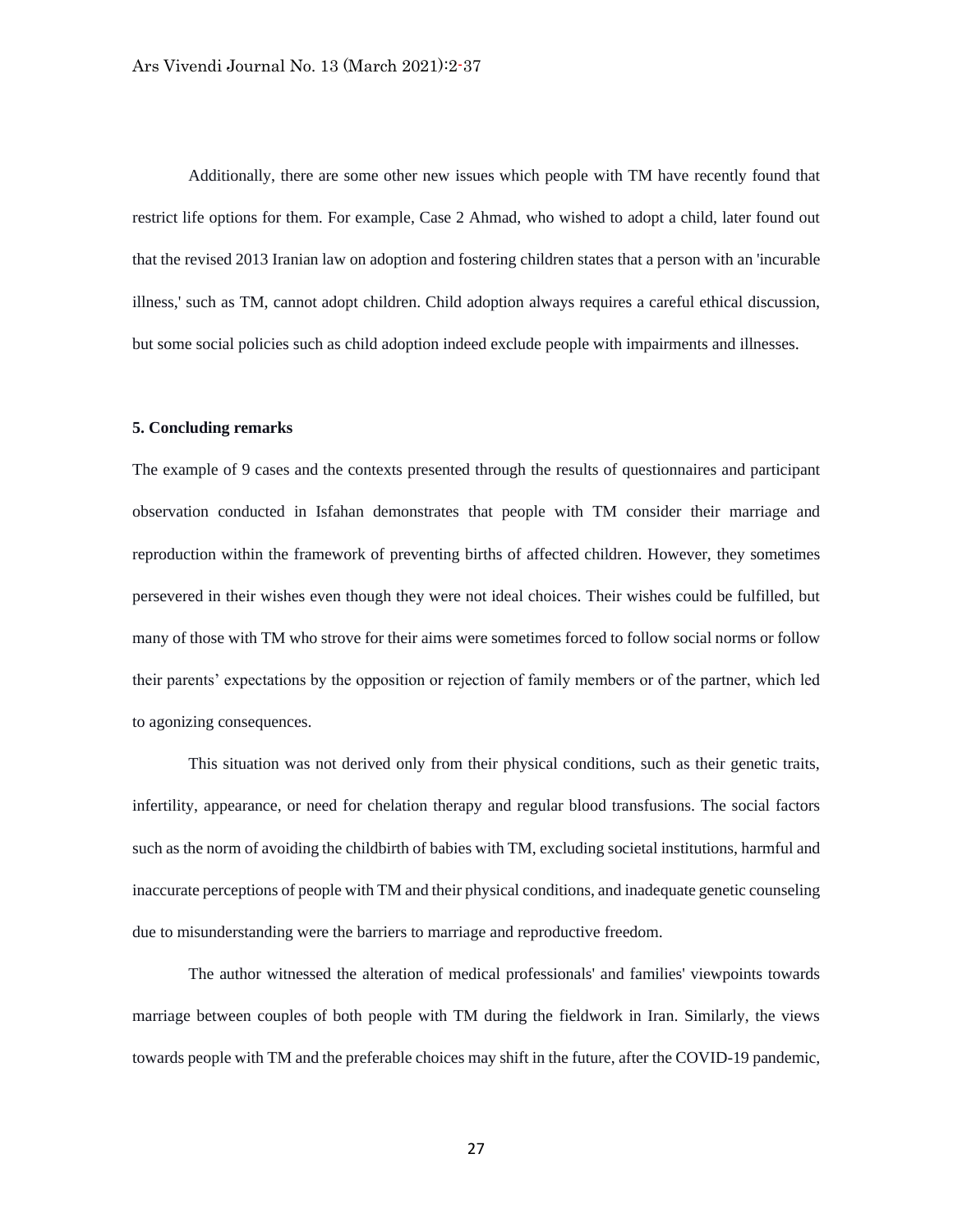which has drastically transformed the clinical and economic environment. Additionally, when the population of people with TM of reproductive age decreases due to the prevention program, the perception of people with TM may undergo a transformation. This transition can be compared with the experiences of people with TM in other countries, as well as the choices of patients with other genetic illnesses or the claim for sexual or reproductive freedom from people with other impairments. These discussions will contribute to more fruitful insights into the ethical issues surrounding the lives of people with genetic diseases.

#### **Acknowledgments**

The field research was possible thanks to the School of Nursing and Midwifery, Isfahan University of Medical Sciences, the Nursing Office of the Ministry of Health and Medical Education in Isfahan Province, and the Seyyed-of-Shohada Hospital in Isfahan. People with thalassemia major and medical professionals in Isfahan, Tehran, and Shiraz, including members of the Iranian Thalassemia Society and the Isfahan Thalassemia Society, supported the author in various ways and contributed immensely to the research project.

# **References**

- Alwan, A. and B. Modell, 2002, "Recommendations for Introducing Genetics Services in Developing Countries," *Nature Reviews: Genetics*, 4(1):61-68.
- Anstey, K. W., 2008, "A Critique of Arguments Supporting Disability Avoidance," *Disability and Society*, 23(3): 235-246.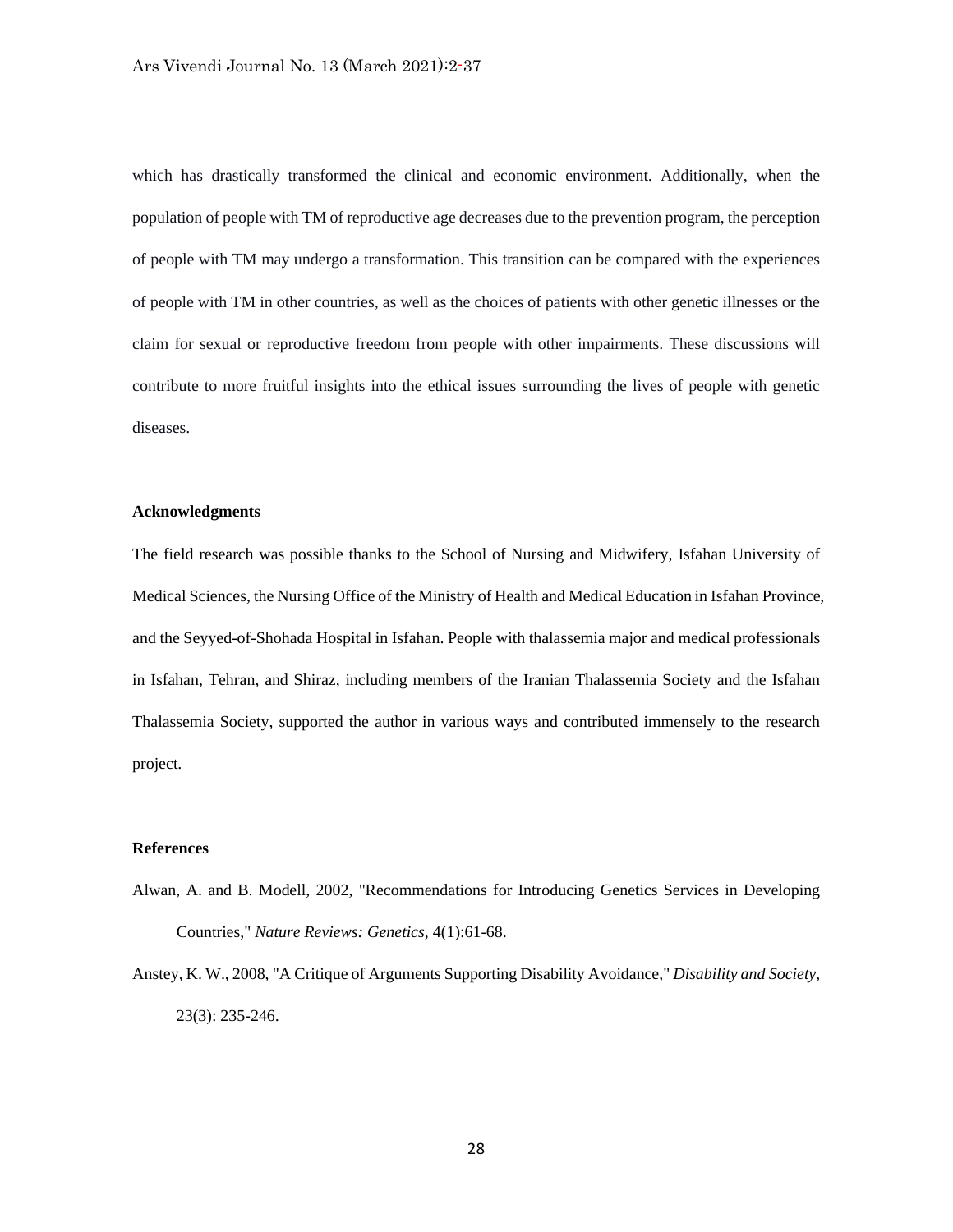- Ballantyne, A. et al. (2009) "Prenatal Diagnosis and Abortion for Congenital Abnormalities: Is It Ethical to Provide One Without the Other?", *The American Journal of Bioethics*, 9(8): 48- 56.
- Bou-Fakhredin, R. et al., 2020, "A Report on the Education, Employment and Marital Status of Thalassemia Patients from a Tertiary Care Center in the Middle East," *Hemoglobin*.
- BBC Persian, 2018, "Divorce record broken in Iran; Registration of 175 thousand separations in 1396(2017)" (in Persian), https://www.bbc.com/persian/iran-43683683 (Accessed 15/Jan/2021).
- Cappellini, M. et al., 2014, *Guidelines for the Management of Transfusion Dependent Thalassemia*, 3rd ed., Nicosia: Thalassemia International Federation.
- Cousens, N. E. et al., 2010, "Carrier Screening for β-Thalassemia: a Review of International Practice," *European Journal of Human Genetics,* 18:1077-1083.
- Cowan, R. S., 2008, *Heredity and Hope: The Case for Genetic Screening*, Cambridge: Harvard University Press.
- Cowan, R. S., 2009, "Moving Up the Slippery Slope: Mandated Genetic Screening on Cyprus," *American Journal of Medical Genetics Part C*, 151C:95–103.

Cystic Fibrosis Trust, 2021, https://www.cysticfibrosis.org.uk (Accessed 15/Jan/2021).

- De Sanctis, V. et al., 2019, "Marital Status and Paternity in Patients with Transfusion Dependent Thalassemia (TDT) and Non-Transfusion Dependent Thalassemia (NTDT): an ICET-A Survey in Different Countries," *Acta Biomed*, 90(3):225-237.
- Emami Zeydi, A. et al., 2017, "Exploring Iranian beta-Thalassemia major patients' perception of barriers and facilitators of adherence to treatment: A qualitative study," *Electron Physician*, 9(12):6102- 6110.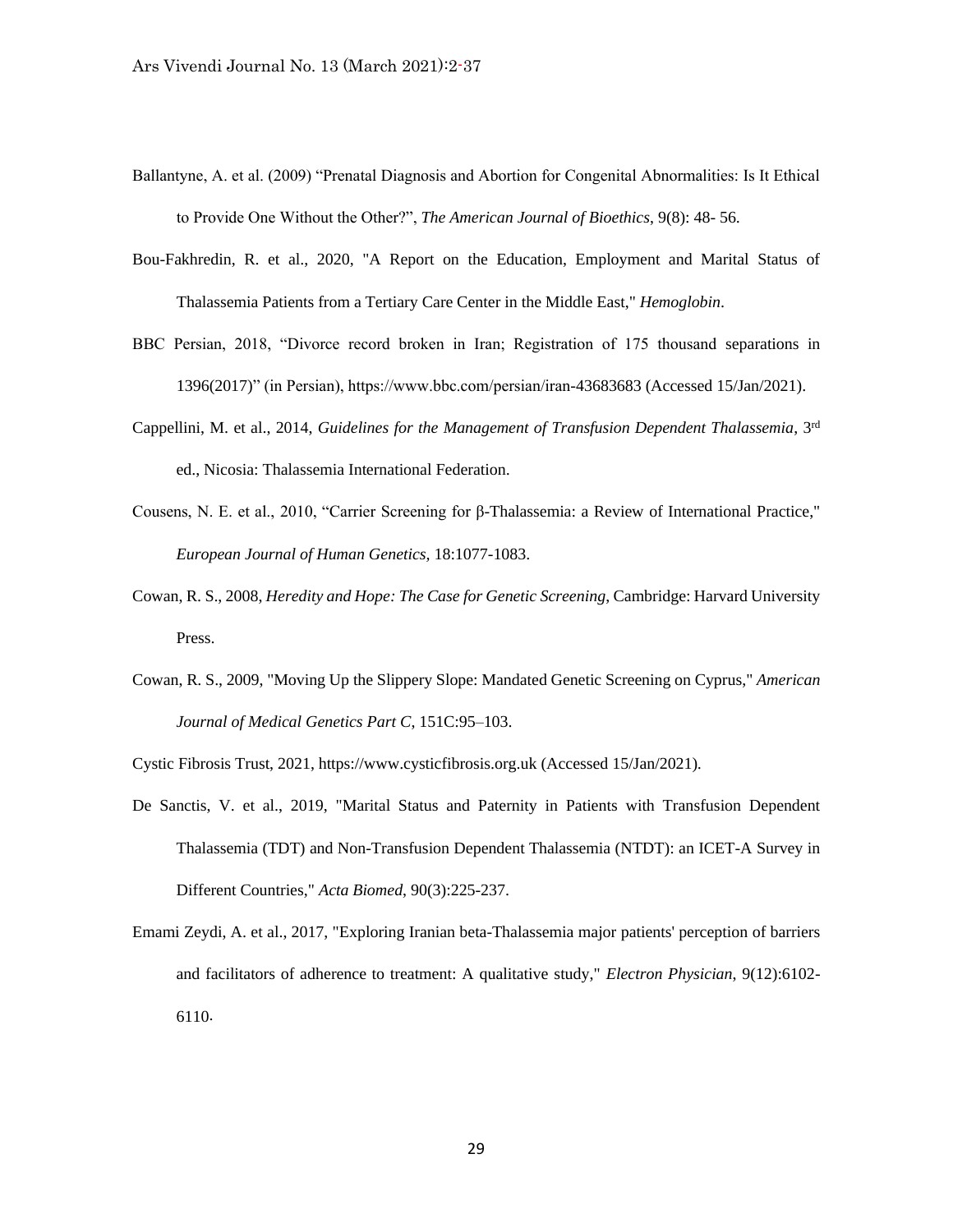- Epstein, C. J., 2006, "Medical Genetics in the Genomic Medicine of the 21st Century", *Am J Hum Genet*, 79(3): 434–438.
- Ghorashi, Z., 2019, "Teenage Sexting and Sexual Behaviors in an Iranian Setting," *Sexuality & Culture*, 23:1274–1282.
- Ghotbi, N. and T. Tsukatani, 2005, "Evaluation of the National Health Policy of Thalassaemia Screening in the Islamic Republic of Iran," *La Revue de Sante de la Mediterranee Orientale*, 11(3): 308-318.
- Hadipour D. M. et al., 2019, "β-Thalassemia in Iran: Things Everyone needs to know about this disease," *Hemoglobin,* 43(3):166-173*.*
- Hosoya, S., 2019, *Thalassemia and Three Iranian Patient activists: Their Pursuit of Advocacy*, Tokyo: Sophia University Center for Islamic Studies.
- Hussein, M. H. et al., 2013, "Bone marrow transplantation for thalassemia: a global perspective," *Thalassemia Reports*, 3(s1):e42:103-107.
- Karimi, M. et al., 2010, "Attitude Toward Prenatal Diagnosis for β-Thalassemia Major and Medical Abortion in Southern Iran," *Hemoglobin*, 34(1):49-54.
- Konrad, M., 2005, *Narrating the New Predictive Genetics: Ethics, Ethnography and Science*, Cambridge: Cambridge University Press.
- Lane, H., 2005, "Ethnicity, Ethics, and the Deaf-World." *Journal of Deaf Studies and Deaf Education,* 10(3):291-310.
- Malik, S. et al., 2009, "Complications in Transfusion-dependent Patients of ß-Thalassemia Major: A Review," *Pak J Med Sci*, 25(4):678-682.
- Mehrdad, R., 2009. "Health System in Iran," *JMAJ*, 52(1):69-73.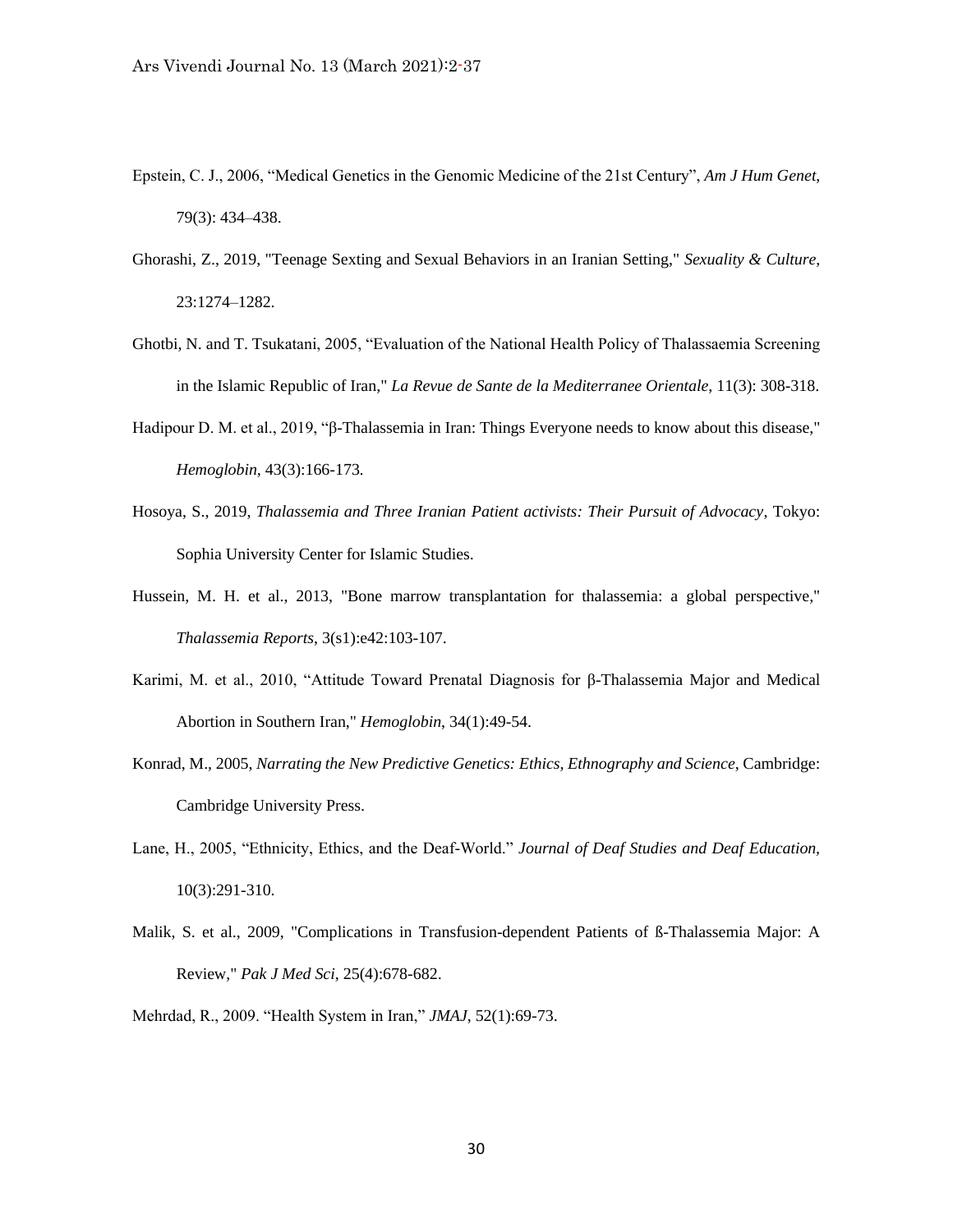- Miri-Aliabad G. et al., 2016, "Marital Status and Fertility in Adult Iranian Patients with beta-Thalassemia Major," *Indian J Hematol Blood Transfus*, 32:110-113.
- MOHME (Ministry of Health and Medical Education), 2012, *Guidelines for national programs to prevent beta-thalassemia major Fourth revision* (in Persian), Tehran: Ministry of Health and Medical Education, Department of Health.
- Murray, J.J., 2004, " 'True Love and Sympathy': The Deaf-Deaf Marriages Debate in Transatlantic Perspective," in *Genetics, Disability, and Deafness*, ed., Van Cleve, J. V., Washington D.C.: Gallaudet University Press:42-71.
- Parens, E. and A., Asch (eds.), 2000, *Prenatal Testing and Disability Rights*, Washington, D.C.: Georgetown University Press.
- Pourfathollah, A. A., and M. D. Hadipour, 2019, "Thalassaemia in Iran: Thalassaemia Prevention and Blood Adequacy for Thalassaemia Treatment," *ISBT Science Series*, 14(1):114-118.
- Rajaeefard, A. et al., 2015, "Analysis of Survival data in Thalassemia Patients in Shiraz, Iran," *Epidemiology and Health,* 37:1-6 (e2015031).
- Raz, A. E., 2005, "Disability Rights, Prenatal Diagnosis and Eugenics: A Cross-Cultural View," *Journal of Genetic Counseling*, 14(3):183-187.
- Rose, N., 2007, *The Politics of Life Itself: Biomedicine, Power, and Subjectivity in the Twenty-first Century,* Princeton and NJ: Princeton University Press.
- Saniei, M. et al., 2008. "Prenatal Screening and Counseling in Iran and Ethical Dilemmas." *Community Genetics,* 11(5):267-272.
- Sawyer, S. M. et al., 2009, "Sexual and reproductive health in men with cystic fibrosis: Consistent preferences, inconsistent practices," *Journal of Cystic Fibrosis*, 8:264–269.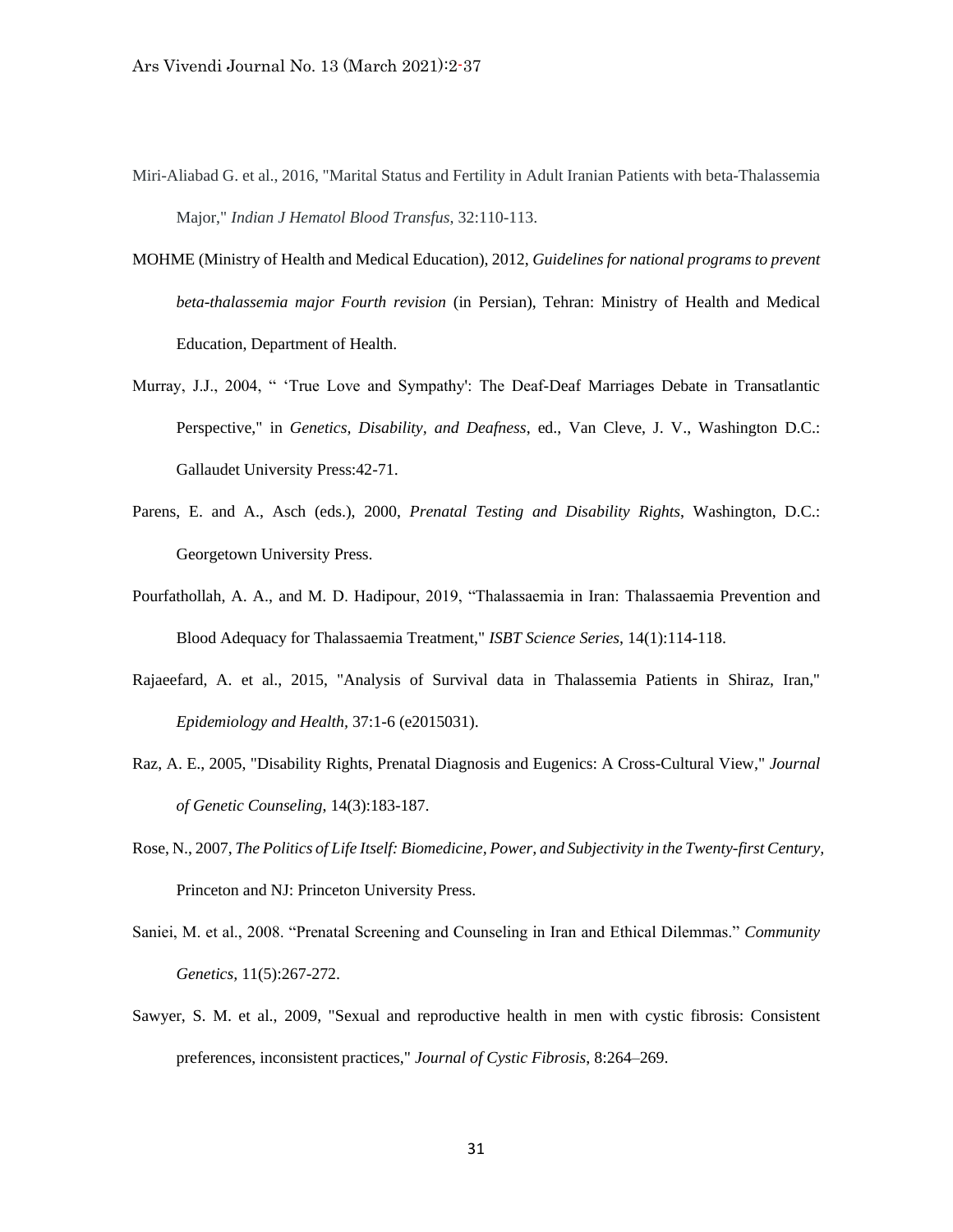- Saxton, M., 2006, "Disability Rights and Selective Abortion," in *The Disability Studies Reader (2nd ed.)*, ed., Davis L.J., Routledge:105-116.
- Shamsi Gooshki, A. et al., 2014, "Abortion in Iranian Legal System: A Review." *Iran Journal of Allergy, Asthma and Immunology*, 13(1):71-84.
- Strauss, B. S., 2009, "Genetic Counseling for Thalassemia in the Islamic Republic of Iran," *Perspectives in Biology and Medicine,* 52(3):364-376.
- The World Bank Group, 2021, *World Bank Open Data*, https://data.worldbank.org (Accessed 15/Jan/2021).
- Tremayne, S., 2012, "The 'Down Side' of Gamete Donation: Challenging 'Happy Family' Rhetoric in Iran," in *Islam and Assisted Reproductive Technologies: Sunni and Shia Perspective,* eds., M.C. Inhorn and S. Tremayne, NY and Oxford: Berghahan Books:130-156.
- Werner, S. et al., 2020, "Cooperation or Tension? Dyadic Coping in Cystic Fibrosis", *Family Process*, 60(1):285-298.
- WHO (World Health Organization), 2017, *Global Status Report on Blood Safety and Availability 2016*, Geneva: World Health Organization.
- Zafari, M., and M. Kosaryan, 2014, "Marriage and Childbearing in Patients with Transfusion-Dependent Thalassemia Major," *Journal of Obstetrics and Gynaecology Research*, 40(8):1978-1982.
- Zamani, R. et al., 2015, "Survival Analysis and its Associated Factors of Beta Thalassemia Major in Hamadan Province," *Iranian Journal of Medical Sciences,* 40(3):233-239.
- Zeinalian, M. et al., 2013, "Two Decades of Premarital Screening for Beta-Thalassemia in Central Iran," *Journal of Community Genetics*, 4(4):517-522.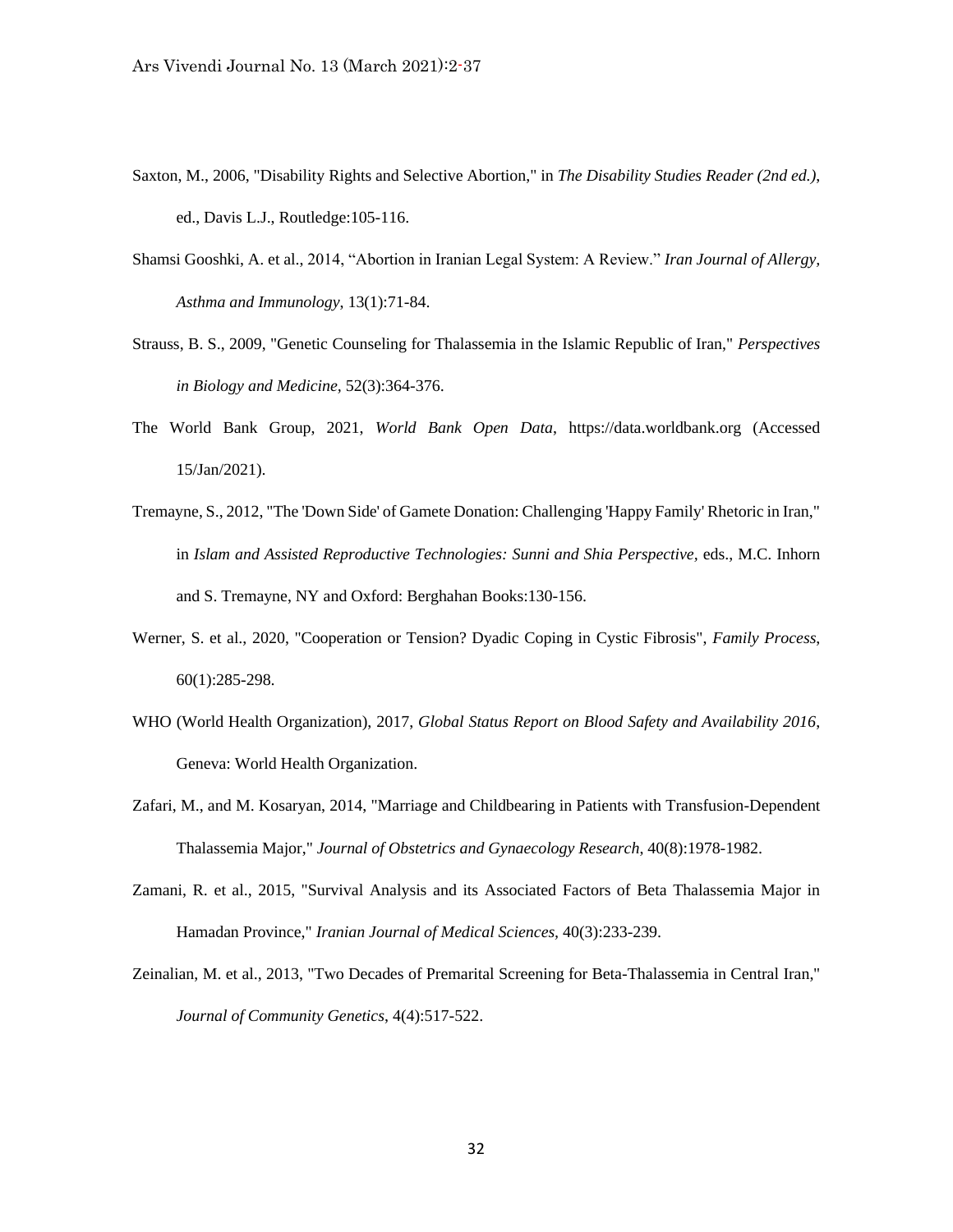| Question No.   | Questions                                                                                 | <b>Answer Options</b>                |                                         | Male                               | Female                           |
|----------------|-------------------------------------------------------------------------------------------|--------------------------------------|-----------------------------------------|------------------------------------|----------------------------------|
| Q <sub>1</sub> | Residential area                                                                          | Isfahan province urban area          |                                         | 54                                 | 61                               |
|                |                                                                                           | Isfahan province rural area          |                                         | 8                                  | 10                               |
|                |                                                                                           | other province                       |                                         | 1                                  | $\overline{0}$                   |
|                |                                                                                           |                                      | Total                                   | 63                                 | 71                               |
|                |                                                                                           | under high school diploma            |                                         | 14                                 | 8                                |
| Q <sub>2</sub> | Education                                                                                 | high school diploma (diploma)        |                                         | 31                                 | 32                               |
|                |                                                                                           | over associate degree (fouq-diploma) |                                         | 24                                 | 33                               |
|                |                                                                                           |                                      | Total                                   | 69                                 | 73                               |
|                |                                                                                           | single (never married)               |                                         | 47                                 | 39                               |
|                |                                                                                           | married (ever married)               |                                         | 22                                 | 35                               |
|                |                                                                                           |                                      | engaged                                 | $\overline{2}$                     | $\overline{4}$                   |
| Q <sub>3</sub> | Marriage status                                                                           | status                               | aqd (marriage<br>contract<br>exchanged) | $\overline{0}$                     | $\overline{2}$                   |
|                |                                                                                           |                                      | married                                 | 19                                 | 24                               |
|                |                                                                                           |                                      | divorced                                | 1                                  | $\overline{4}$                   |
|                |                                                                                           |                                      | widowed                                 | $\overline{0}$                     | $\mathbf{1}$                     |
|                |                                                                                           | Total                                |                                         | 69                                 | 74                               |
|                | Employment                                                                                | currently working                    |                                         | 30                                 | 22                               |
| Q <sub>4</sub> |                                                                                           | never had a job                      |                                         | 37                                 | 49                               |
|                |                                                                                           | had a job before                     |                                         | $\overline{2}$                     | 1                                |
|                |                                                                                           | Total                                |                                         | 69                                 | 72                               |
|                | Economic support<br>from<br>family<br>members                                             | yes                                  |                                         | 35                                 | 32                               |
| Q <sub>5</sub> |                                                                                           | no                                   |                                         | 34                                 | 37                               |
|                |                                                                                           | Total                                |                                         | 69                                 | 69                               |
|                | Do you have any<br>other TM in your<br>family?                                            | yes                                  |                                         | 33<br>36                           | 44<br>30                         |
| Q <sub>6</sub> |                                                                                           | no<br>Total                          |                                         | 69                                 | 74                               |
|                |                                                                                           | (a) yes                              |                                         | 33                                 | 24                               |
|                |                                                                                           |                                      |                                         | 13                                 | 6                                |
| Q7             | Have you expe-<br>rienced a death (or<br>of<br>deaths)<br>any<br>close person with<br>TM? | of whom                              | siblings                                |                                    |                                  |
|                |                                                                                           | (multiple answers<br>allowed)        | cousins<br>other relatives              | $\boldsymbol{0}$<br>$\overline{4}$ | $8\phantom{.}$<br>$\overline{2}$ |
|                |                                                                                           |                                      | close friends                           | 14                                 | 12                               |
|                |                                                                                           |                                      | spouse                                  | $\boldsymbol{0}$                   | $\mathbf{1}$                     |
|                |                                                                                           | $(b)$ no                             |                                         | 33                                 | 48                               |
|                |                                                                                           | Total $(a)+(b)$                      |                                         | 66                                 | 72                               |

# **TABLE 1 Numbers of valid responses for each question about marriage and reproduction (for all participants, N=143, male69, female74)**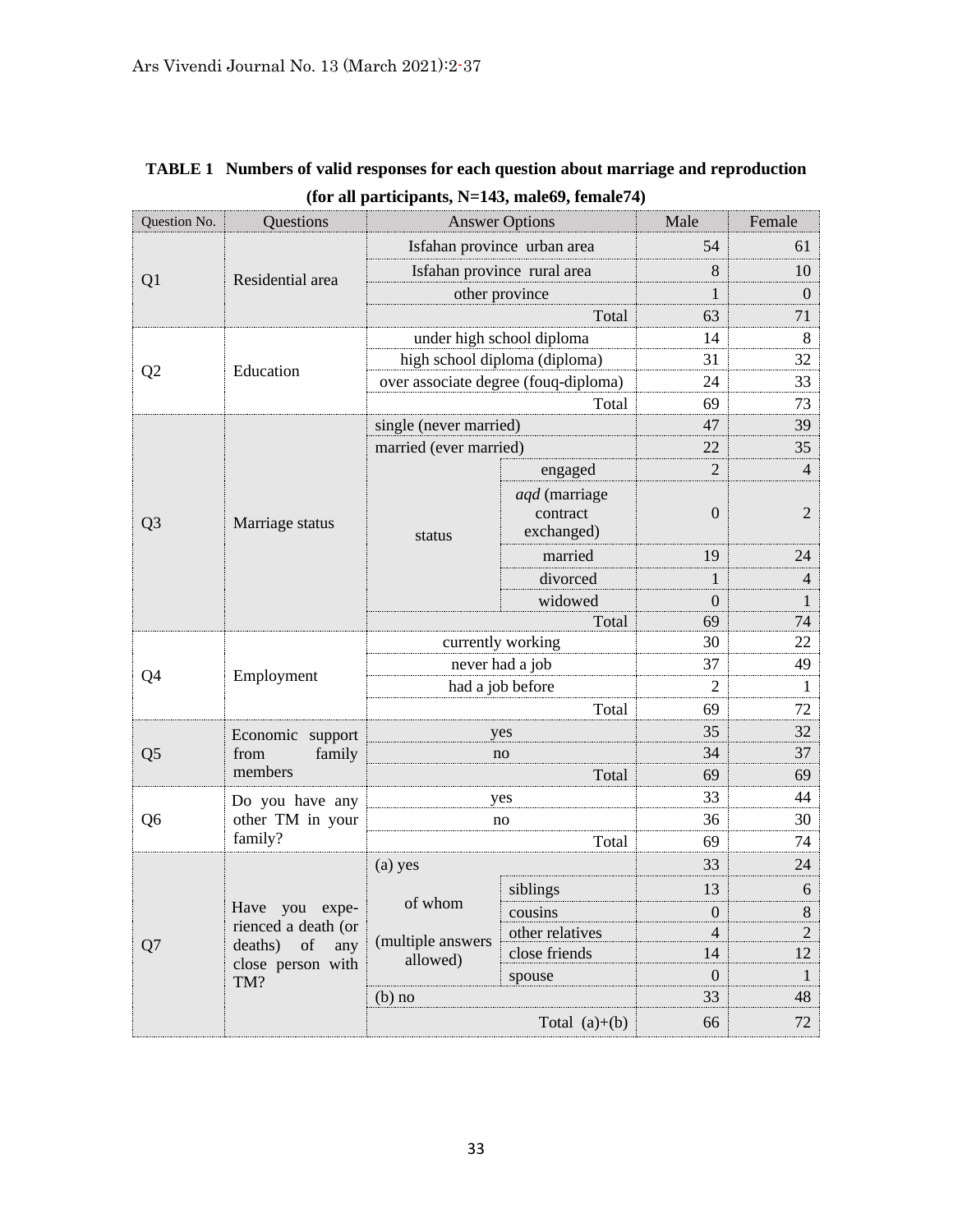| Question No.   | Questions                                                                                                    | <b>Answer Options</b>                                   | Male             | Female         |
|----------------|--------------------------------------------------------------------------------------------------------------|---------------------------------------------------------|------------------|----------------|
| Q8             | Frequency<br>of<br>blood transfusion                                                                         | every 2 weeks                                           | 25               | 16             |
|                |                                                                                                              | every 3 weeks                                           | 30               | 43             |
|                |                                                                                                              | every 4 weeks                                           | 6                | 8              |
|                |                                                                                                              | other period                                            | $\overline{2}$   | 6              |
|                |                                                                                                              | Total                                                   | 63               | 73             |
|                |                                                                                                              | yes                                                     | 43               | 31             |
| Q <sub>9</sub> | compli-<br>I have<br>cations                                                                                 | no                                                      | 24               | 41             |
|                |                                                                                                              | Total                                                   | 67               | 72             |
|                | Last 3 months, I                                                                                             | always                                                  | $\overline{4}$   | 4              |
| Q10            | abandoned<br>have                                                                                            | sometimes                                               | 8                | 9              |
|                | necessary                                                                                                    | never                                                   | 49               | 55             |
|                | treatments                                                                                                   | Total                                                   | 61               | 68             |
|                |                                                                                                              | always                                                  | 6                | 5              |
| Q11            | Last 3 months, I<br>abandoned<br>have<br>chelation therapy                                                   | sometimes                                               | 25               | 27             |
|                |                                                                                                              | never                                                   | 35               | 40             |
|                |                                                                                                              | Total                                                   | 66               | 72             |
|                | How important is<br>marriage for you?                                                                        | very much important                                     | 44               | 34             |
| Q12            |                                                                                                              | not so important                                        | 13               | 32             |
|                |                                                                                                              | not important at all                                    | 10               | $\overline{4}$ |
|                |                                                                                                              | Total                                                   | 67               | 70             |
|                | Have<br>you<br>ever<br>fallen in love with<br>and<br>someone<br>thought<br>of<br>marrying<br>that<br>person? | yes                                                     | 45               | 47             |
|                |                                                                                                              | no                                                      | 16               | 20             |
| Q13            |                                                                                                              | Total                                                   | 61               | 67             |
|                | Have<br>you<br>ever<br>made (been made)<br>marriage<br>a<br>proposal?                                        | yes                                                     | 32               | 53             |
| Q14            |                                                                                                              | no                                                      | 30               | 17             |
|                |                                                                                                              | Total                                                   | 62               | 70             |
|                | Marriage proposal<br>was not successful<br>because<br>(multiple answers<br>allowed)                          | the person did not like me/I did not like<br>the person | $\mathbf{1}$     | $\mathbf{1}$   |
|                |                                                                                                              | I did not like the condition of the<br>proposal         | $\mathbf{1}$     | 10             |
| Q15            |                                                                                                              | both families were against the proposal                 | $\overline{0}$   | $\overline{2}$ |
|                |                                                                                                              | male side family was against the<br>proposal            | $\boldsymbol{0}$ | 5              |
|                |                                                                                                              | female side family was against the<br>proposal          | 9                | 5              |
|                |                                                                                                              | other reasons                                           | 9                | 12             |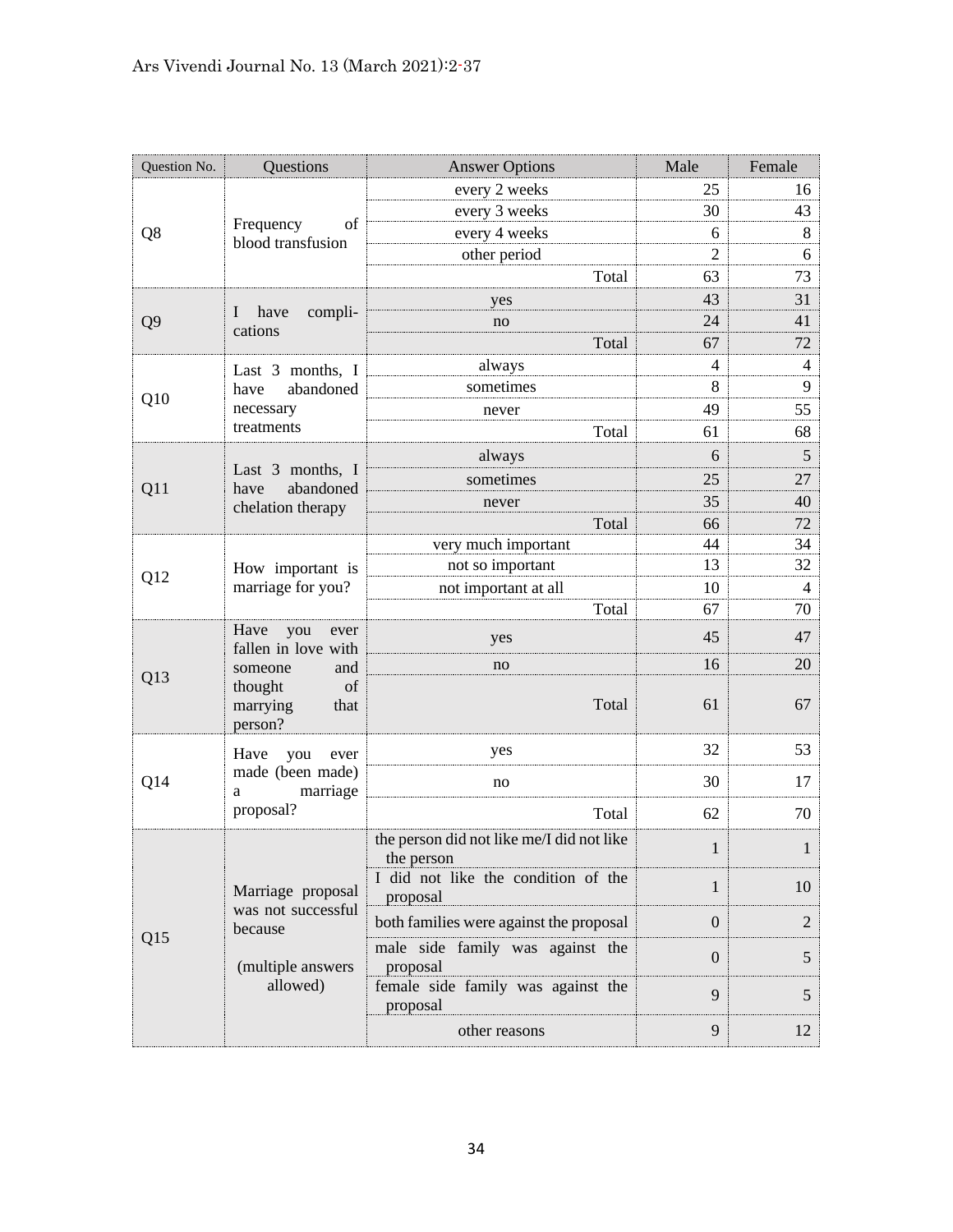| Question No. | Questions                                                       | <b>Answer Options</b>                    |                                                      | Male             | Female         |
|--------------|-----------------------------------------------------------------|------------------------------------------|------------------------------------------------------|------------------|----------------|
| Q16          | How much does<br>Thalassemia have                               | always                                   |                                                      | 31               | 30             |
|              |                                                                 | sometimes                                |                                                      | 22               | 32             |
|              | negative impact on                                              |                                          | not at all                                           | 9                | 8              |
|              | your life?                                                      |                                          | Total                                                | 62               | 70             |
|              | Which one has a                                                 | symptoms and complications of TM         |                                                      | 36               | 28             |
|              | negative impact on                                              | negative image of TM in the society      |                                                      | 27               | 44             |
| Q17          | marriage?<br>your                                               |                                          | appearance of TM                                     | 19               | 16             |
|              | (multiple answers<br>allowed)                                   |                                          | employment discrimination                            | 26               | 10             |
|              |                                                                 |                                          | others                                               | 8                | 9              |
|              |                                                                 | (a) yes                                  |                                                      | 29               | 27             |
|              |                                                                 | why yes?                                 | under-<br>can<br>we<br>stand<br>each<br>other's pain | 17               | 23             |
|              |                                                                 | (multiple answers<br>allowed)            | comfortable                                          | 5                | 9              |
|              |                                                                 |                                          | it just happened                                     | 5                | 6              |
|              |                                                                 |                                          | other reasons                                        | $\overline{2}$   | $\overline{2}$ |
|              |                                                                 | $(b)$ no                                 |                                                      | 36               | 46             |
| Q18          | Have<br>you<br>ever<br>thought<br>of<br>with<br>marrying<br>TM? | why no?<br>(multiple answers<br>allowed) | I don't want to add<br>another TM in<br>my family    | 16               | 22             |
|              |                                                                 |                                          | my parents do not<br>accept marriage<br>with TM      | 5                | 6              |
|              |                                                                 |                                          | I want to have<br>healthy children                   | 17               | 20             |
|              |                                                                 |                                          | other reasons                                        | $\overline{2}$   | 3              |
|              |                                                                 | Total $(a)+(b)$                          |                                                      | 65               | 73             |
|              |                                                                 | very much important                      |                                                      | 39               | 37             |
| Q19          | How important is<br>having children for<br>you?                 | not so important                         |                                                      | 14               | 21             |
|              |                                                                 | not important at all                     |                                                      | 11               | 15             |
|              |                                                                 | Total                                    |                                                      | 64               | 73             |
|              | Do you think that<br>prevention of TM<br>birth is necessary?    | yes                                      |                                                      | 64               | 73             |
|              |                                                                 | no                                       |                                                      | $\overline{2}$   | $\mathbf{0}$   |
| Q20          |                                                                 | other opinion                            |                                                      | $\boldsymbol{0}$ | $\overline{0}$ |
|              |                                                                 |                                          | Total                                                | 66               | 73             |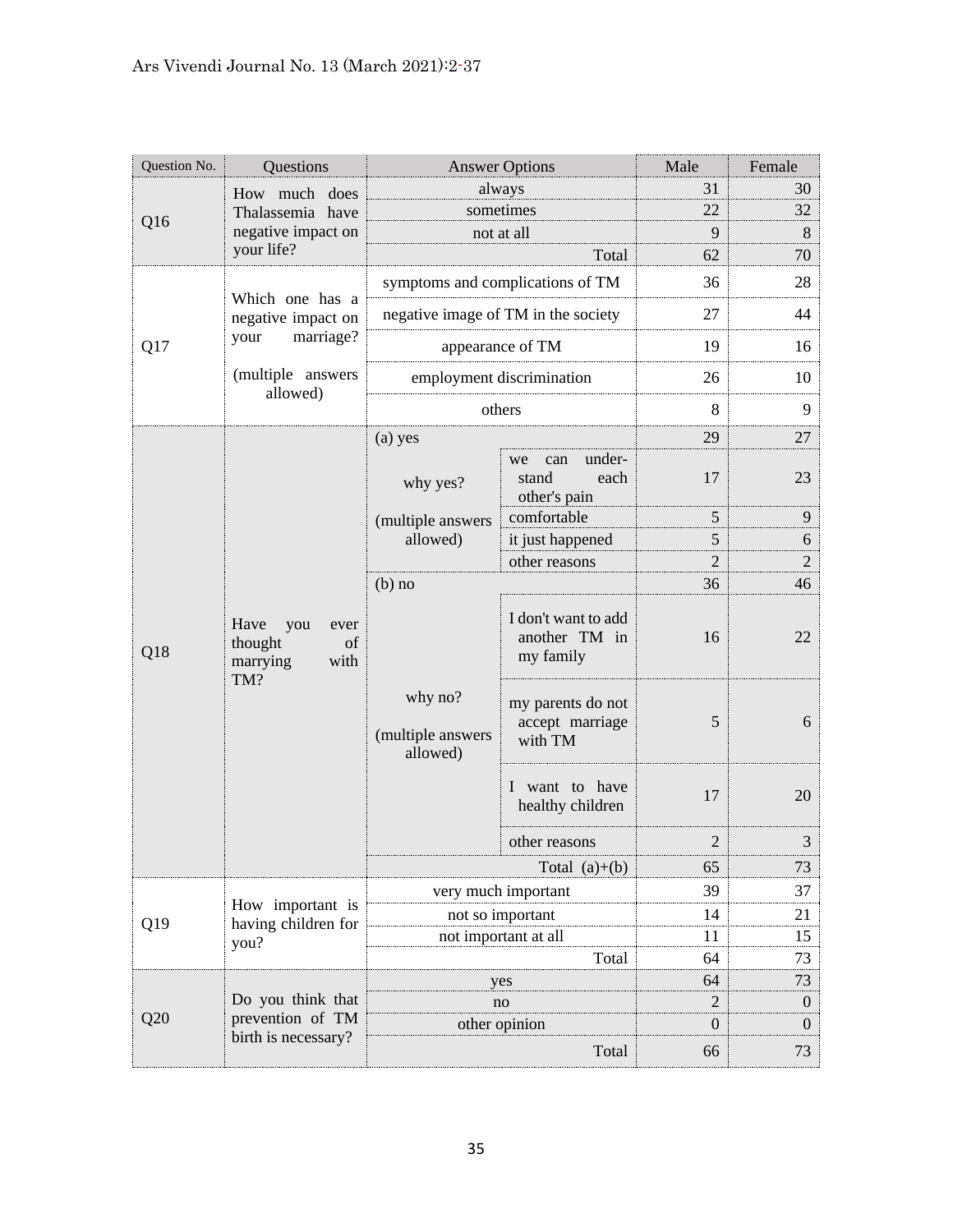| Question No. | Questions                     | <b>Answer Options</b> | Male     | Female   |
|--------------|-------------------------------|-----------------------|----------|----------|
|              | Do you ethically              | yes                   | 49       | 58       |
|              | approve of prenatal           | no                    | 15       | 12       |
| Q21          | diagnosis of TM               | other opinion         | $\Omega$ | $\Omega$ |
|              | fetuses?                      | Total                 | 64       | 70       |
|              | Do you ethically              | yes                   | 57       | 55       |
| Q22          | of<br>approve                 | no                    | 9        | 17       |
|              | abortion of<br><b>TM</b>      | other opinion         | 0        | $\Omega$ |
|              | fetuses?                      | Total                 | 66       | 72       |
|              | Do you ethically              | yes                   | 32       | 35       |
| Q23          | approve to conduct            | no                    | 28       | 32       |
|              | tubal ligation for            | other opinion         |          | 0        |
|              | wife of both TM<br>couple?    | Total                 | 61       | 67       |
| Q24          | Do you ethically              | yes                   | 28       | 40       |
|              | approve to conduct            | no                    | 34       | 22       |
|              | vasoligation<br>for           | other opinion         |          | $\Omega$ |
|              | husband of both<br>TM couple? | Total                 | 63       | 62       |

# **TABLE 2 Numbers of valid responses for each question about marriage and reproduction**

|  |  | (only for married participants, N=57, male22, female35) |
|--|--|---------------------------------------------------------|
|--|--|---------------------------------------------------------|

| Question No.    | Questions                                                               | <b>Answer Options</b>                                                          | Male           | Female         |
|-----------------|-------------------------------------------------------------------------|--------------------------------------------------------------------------------|----------------|----------------|
|                 | Number<br>of<br>children                                                | no child                                                                       | 12             | 26             |
|                 |                                                                         | 1 child                                                                        | 4              | 6              |
| Q <sub>25</sub> |                                                                         | 2 children                                                                     | $\overline{2}$ | 0              |
|                 |                                                                         | Total                                                                          | 18             | 32             |
|                 | What<br>kind<br>of<br>is<br>your<br>person<br>marriage partner?         | person with thalassemia major                                                  | 7              | 9              |
|                 |                                                                         | person with thalassemia minor                                                  |                | $\overline{2}$ |
| Q <sub>26</sub> |                                                                         | person does not have thalassemia<br>trait but has affected family<br>member(s) | 1              | $\Omega$       |
|                 |                                                                         | person has neither thalassemia trait<br>nor affected family member             | 10             | 21             |
|                 |                                                                         | Total                                                                          | 19             | 32             |
|                 | When did you tell<br>marriage<br>your<br>partner about your<br>illness? | already knew about it                                                          | 12             | 17             |
|                 |                                                                         | when we get to know each other                                                 | 3              | 12             |
|                 |                                                                         | sometime after we met                                                          | 1              | 3              |
| Q27             |                                                                         | when we decided to marry                                                       | $\theta$       | $\overline{2}$ |
|                 |                                                                         | before marriage proposal                                                       | 2              | $\Omega$       |
|                 |                                                                         | after marriage proposal                                                        |                | 0              |
|                 |                                                                         | Total                                                                          | 19             | 34             |